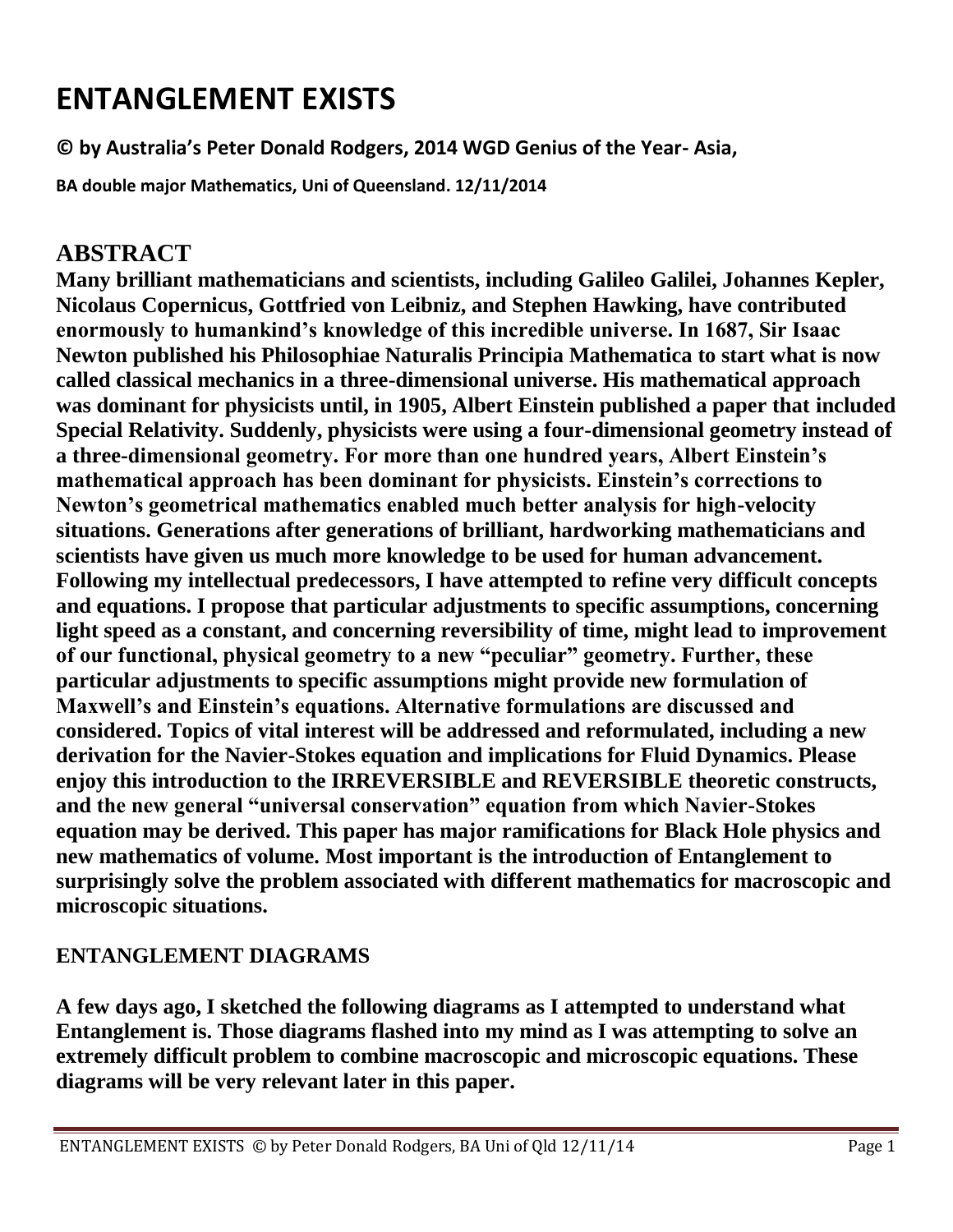

We grew up with the belief that a mass has a single, specific position at any time. But duality of nature, as mass and as wave, has been theorised for such small entities as photons. A wave occurs between two points that are a wave-length apart. I propose that such small entities as photons actually have duality of position.

The two positions of a photon can be far more than ten kilometres apart, but often they are still close. The twopositional photon is an entirety that follows mathematical laws of physics. The human body consists of small entities that often exist in the body and elsewhere for Entanglement. ...... Peter Donald Rodgers, 7/11/2014

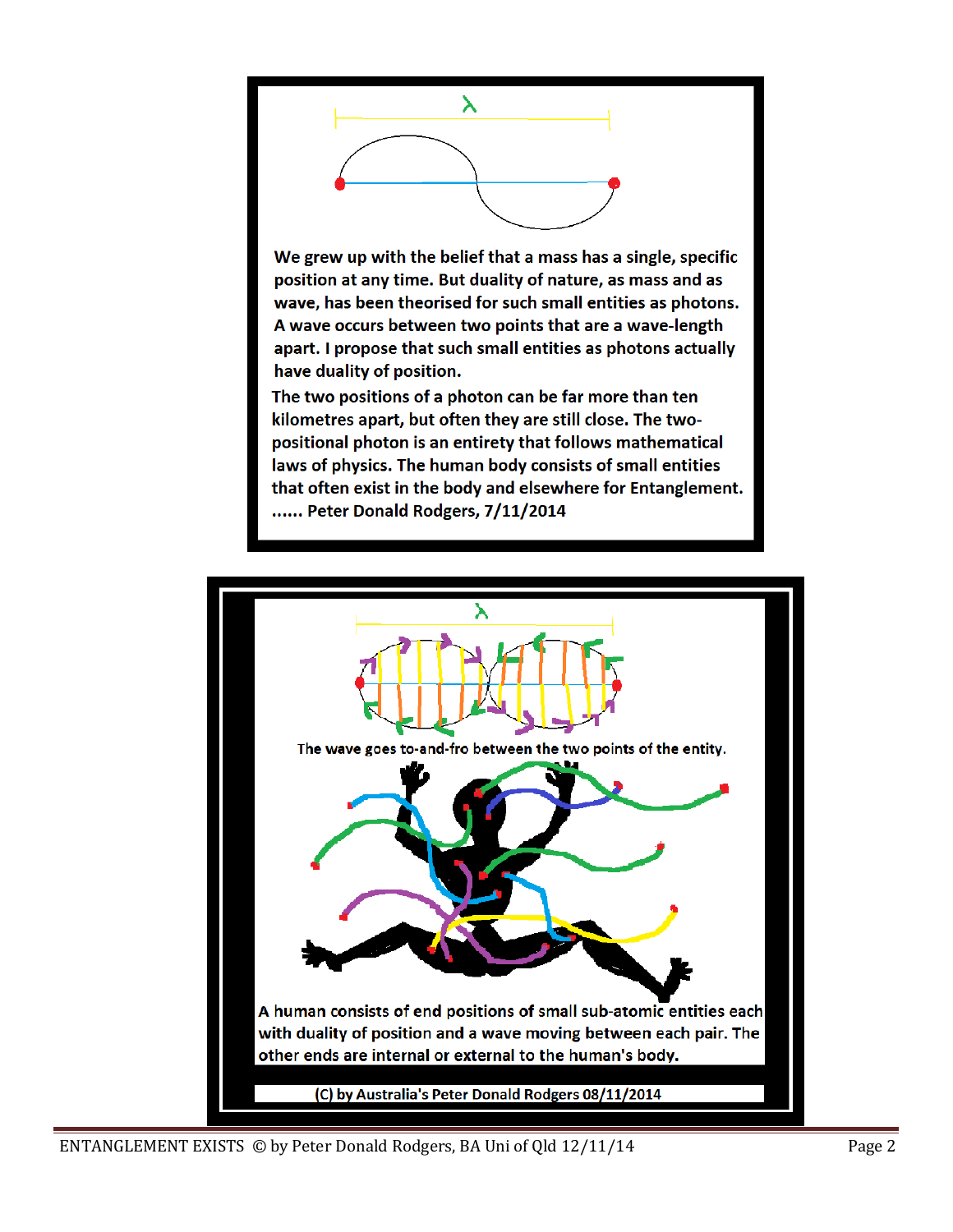#### **SPECIAL RELATIVITY**

**Albert Einstein revolutionised theoretical physics. For about two hundred years, Sir Isaac Newton's physics theory was very popular as it predicted many events. In 1905, after Newtonian physics failures, Albert Einstein proposed revolutionary Special Relativity theory that has been popular for a hundred years. Physics enthusiasts need to compare assumptions and properties of Newton's theory with those of Einstein's SR theory. NEWTON'S ASSUMPTIONS AND PROPERTIES IN NEWTONIAN PHYSICS: An infinite number of inertial frames exist. Each inertial frame extends across the universe. Relative uniform motion between two inertial frames always happens. (The assumption of absolute space is unnecessary as revealed by relativistic aspects of mechanics.) All possibilities of inertial frames' relative uniform motions occur. Time is universally the same so that there is absolute time. A Galilean transformation relates any two inertial frames. Newtonian laws, including those for gravity, apply in all inertial frames.**

#### **EINSTEIN'S ASSUMPTIONS AND PROPERTIES IN SR PHYSICS:**

**All observers experience light's velocity in a vacuum as the same constant c that is independent of any light source's motion. The speed of light is the upper limit to the relative velocity between two inertial frames. Each inertial frame has its specific time. Time is not universally the same. A Lorentz transformation relates any two inertial frames. Invariant physics laws apply in all inertial frames. ISOTROPY OF SPACE: An isotropic, electromagnetic medium has permittivity, ε, and permeability, μ, both uniform in all directions of the medium, and most simply in free space. HOMOGENEITY OF SPACE: A homogeneous space has consistent properties at every point, and has no irregularities. INDEPENDENT RODS AND CLOCKS: The measurements of rods and clocks are independent of past measurements. In 1632, Galileo Galilei postulated that no absolute and well-defined state of rest exists. In SR, Einstein applied Galileo's principle of relativity to only inertial reference frames. SPECIAL PRINCIPLE OF RELATIVITY: Any physical laws that apply to a coordinate system K also apply to any other co-ordinate system K' moving in uniform translation to K. CONCEPT OF SIMPLICITY: "If you can't explain it to a six year old, you don't understand it yourself." … Einstein.**

**Special Relativity (SR or STR) is a popular physics theory involving space and time dimensions. SR especially predicts what happens in very-high-velocity situations. Experimental evidence has verified many consequences due to SR: contraction of length, dilation of time, equivalence of mass and energy, relativistic mass, relativity of simultaneity, and an upper limit of universal velocity.** 

**Experimental results from before SR provided evidence for the validity of SR. In 1851, Hippolyte Fizeau had investigated relative speeds of light in moving water. Fizeau discovered the unexpected result that measured light's speed is not a simple addition of light's speed**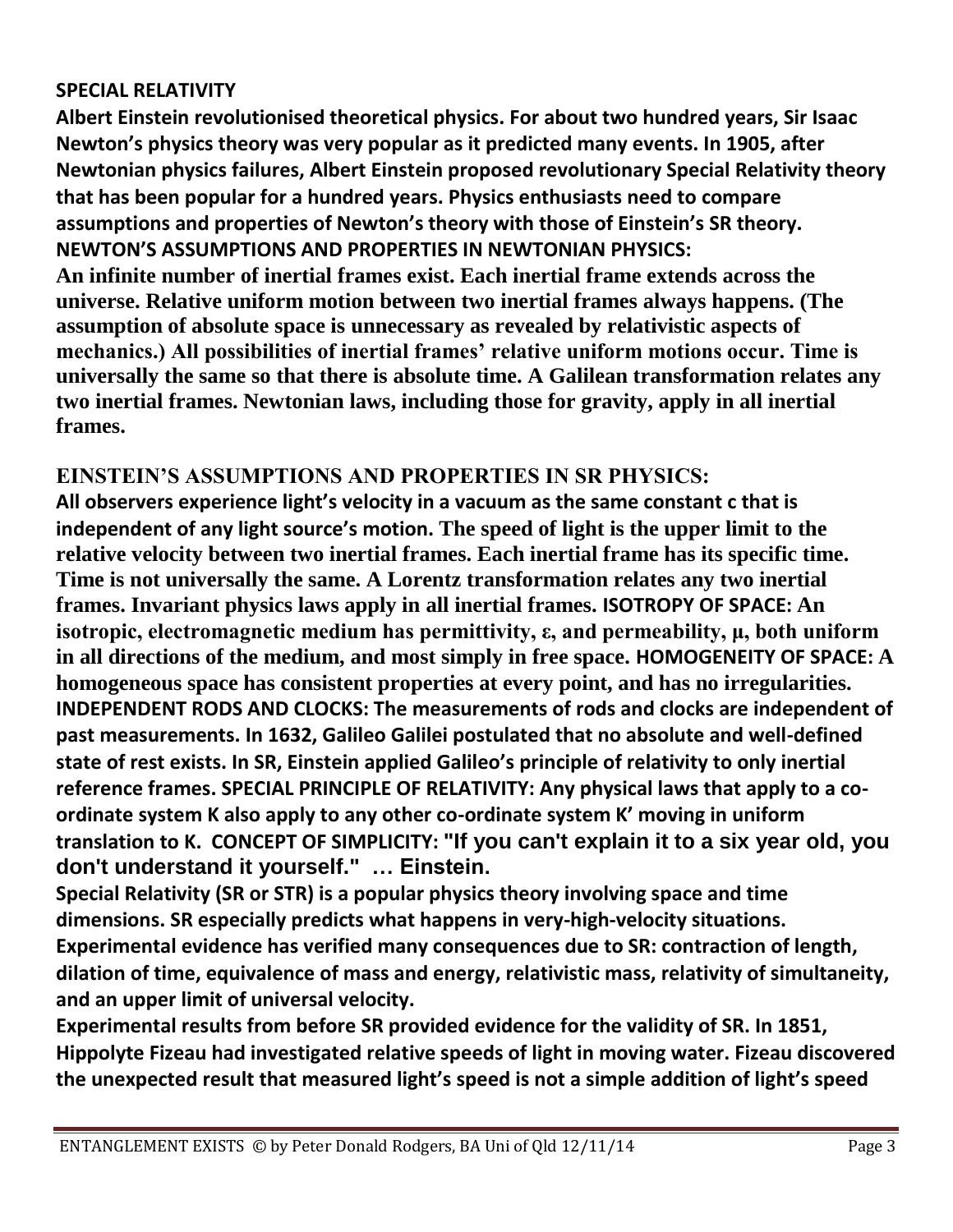**through the medium and the medium's speed. 54 years later, Einstein's SR theory enabled Fizeau's results to be understood.**

**The Michelson-Morley experiment's results also intrigued Einstein. In 1887, detection of relative motion of matter through a stationary luminiferous aether did not happen for Albert Michelson and Edward Morley. That inability to detect such relative motion implied that the aether theory was unacceptable, and helped lead to SR. The Michelson-Morley experiment is very significant for acceptance of SR theory.**

**These experiments led to insights that significantly inspired Einstein during his development of SR theory in its Minkowski space-time. Hermann Minkowski developed the Minkowski diagram that illustrates the properties of space and time in SR. Minkowski space is considered to be a homogeneous space of the Poincaré group. In Newtonian mechanics, physicists use 3d vectors in Euclidean space, with absolute time. In SR, physicists use 4d vectors in Minkowski space-time.** 

**This mathematical construction of dimensions enabled Einstein's SR theory to be formulated. The three dimensions of space from Euclidean space and the 4th dimension, of time by speed of light, are combined in a four-dimensional Minkowski manifold. For simplicity's sake, because the speed of light is a constant in SR, the dimension of time by speed of light is considered the dimension of time.**

**Einstein discovered that four-dimensional real vector space of Minkowski was very convenient for expressing his concepts. Events or four-vectors are the basic constituents of Minkowski space. A pseudo-Riemannian manifold is the complicated form of a Minkowski space. Minkowski space consists of four mutually orthogonal vectors**   ${e_0, e_1, e_2, e_3}.$ 

**For Euclidean space,**  $(e_1)^2 = (e_2)^2 = (e_3)^2 = 1$ . **For Minkowski space,**  $-(e_0)^2 = (e_1)^2 = (e_2)^2 = (e_3)^2 = 1$ . **(Note that**  $(e_0)^2 = -1.$ **)** 

| $\eta =$ |  |                                                                                                |
|----------|--|------------------------------------------------------------------------------------------------|
|          |  |                                                                                                |
|          |  | $\begin{pmatrix} -1 & 0 & 0 & 0 \ 0 & 1 & 0 & 0 \ 0 & 0 & 1 & 0 \ 0 & 0 & 0 & 1 \end{pmatrix}$ |

**In SR, relativists manipulate the following matrix: .**

**Gravitational potential must be much less than c<sup>2</sup> for the Minkowski space-time mathematics to be appropriate.** 

**Knowing Newtonian physics predicted incorrectly for extreme conditions, Albert Einstein strived to discover new physics laws. In 2014, mechanics includes the two most significant pursuits of classical mechanics and quantum mechanics (QM).**

**Classical mechanics, called Newtonian mechanics, consists of physical laws describing the motion of bodies acted upon by a system of forces. Classical mechanics is appropriate for large objects at low speeds. Newton was the first to develop an equation connecting force and momentum. Newton's Second Law:**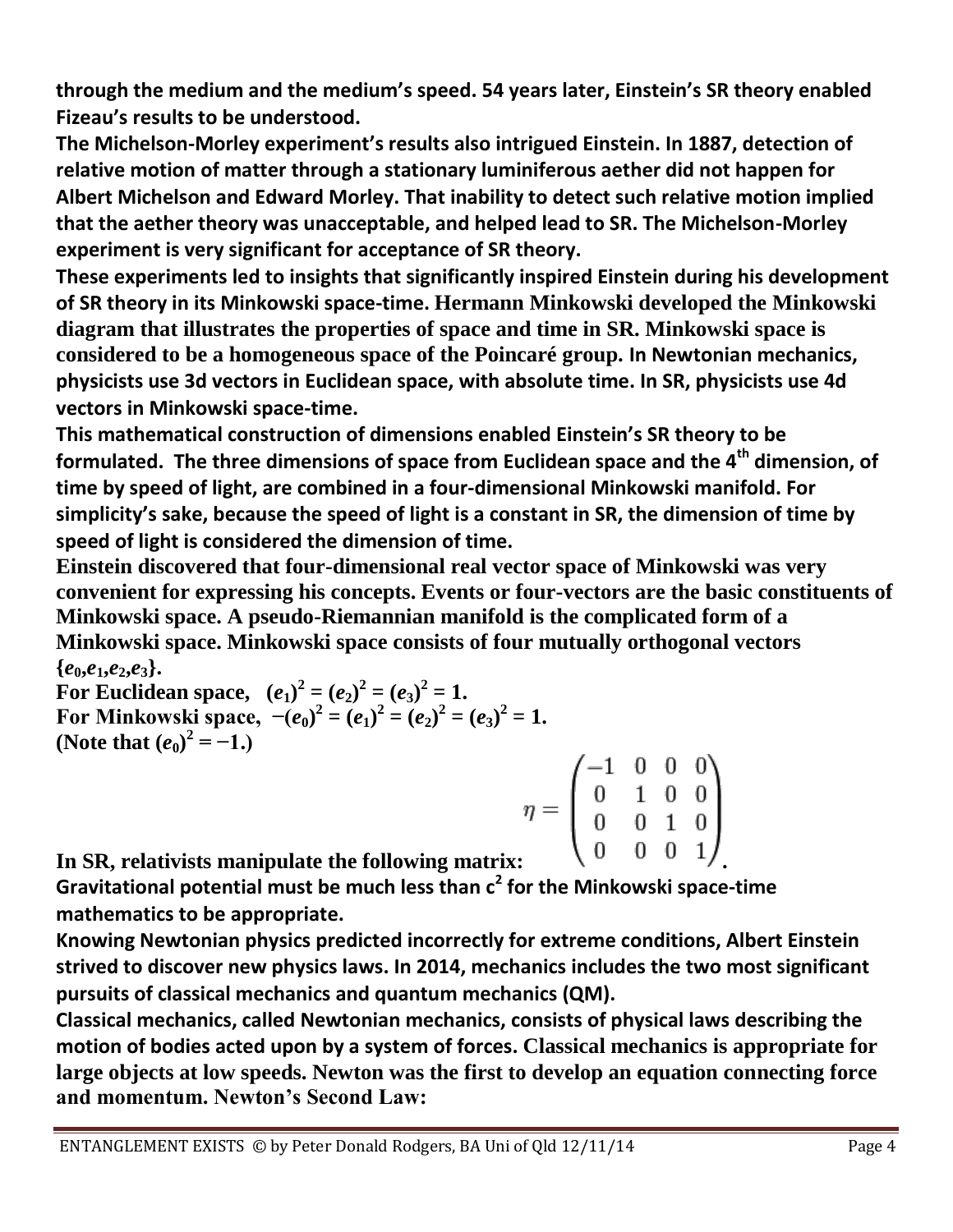**. (Therefore, <b>F** = ma.)

For a variable force, that is a function of r, acting upon a particle that moves from  $r_1$  to  $r_2$ **along a path** *C***, the line integral for the work done is:** 

$$
W = \int_C \mathbf{F}(\mathbf{r}) \cdot \mathbf{dr} .
$$

**A conservative force is a variable force that is a function of r, acting upon a particle that moves from r<sup>1</sup> to r<sup>2</sup> along any path** *C***, and having a constant line integral for the work done:** 

$$
W = \int_C \mathbf{F}(\mathbf{r}) \cdot d\mathbf{r} .
$$

 $W = constant$  ..... (going between  $r_1$  and  $r_2$ ).

**Gravitational and electrostatic forces are conservative forces. Einstein realised that Newtonian equations and Maxwell's electromagnetic equations were incompatible with each other.** 

**If a particle has mass m and is moving at speed v, it has kinetic energy:**  $E_{\rm k} = \frac{1}{2}mv^2$ .

**For any large multi-particle object, the total kinetic energy equals the summation of the kinetic energies of all particles within the object. According to the work-energy theorem, the total work** *W* **done on a "constant mass m" particle, from position**  $r_1$  **to**  $r_2$ **, is equal to** the change of the particle's kinetic energy  $E_k$ :<br>  $W = \Delta E_k = E_{k,2} - E_{k,1} = \frac{1}{2}m(v_2^2 - v_1^2)$ .

*Conservation of energy* **states that, for conservative forces, constancy of total energy,**   $\sum E = E_{\rm k} + E_{\rm p}$ , in time exists.

**With the Lorentz force law, Maxwell's partial differential equations explain how charges, currents, and the fields themselves create and change electric and magnetic fields. Initial, unrefined examples of Maxwell's equations were published by James Clerk Maxwell in 1861. Physics enthusiasts need to realize that Maxwell's differential equations are not totally accurate, universal laws. Maxwell's equations provide a classical simplification of the less erroneous, more advanced quantum electrodynamics theory.**

**Maxwell's equations include universal constants: permittivity of free space**  $=\epsilon_0$ **; permeability of free space**  $= \mu_0$ **. A vacuum contains no charges and no currents. Therefore, in a vacuum, charge**  $\rho = 0$ **, and current**  $J = 0$ **. In a vacuum, Maxwell's equations simplify to:** $\sim$ 

$$
\nabla \cdot \mathbf{E} = 0 \qquad \nabla \times \mathbf{E} = -\frac{\partial \mathbf{B}}{\partial t},
$$

$$
\nabla \cdot \mathbf{B} = 0 \qquad \nabla \times \mathbf{B} = \frac{1}{c^2} \frac{\partial \mathbf{E}}{\partial t}.
$$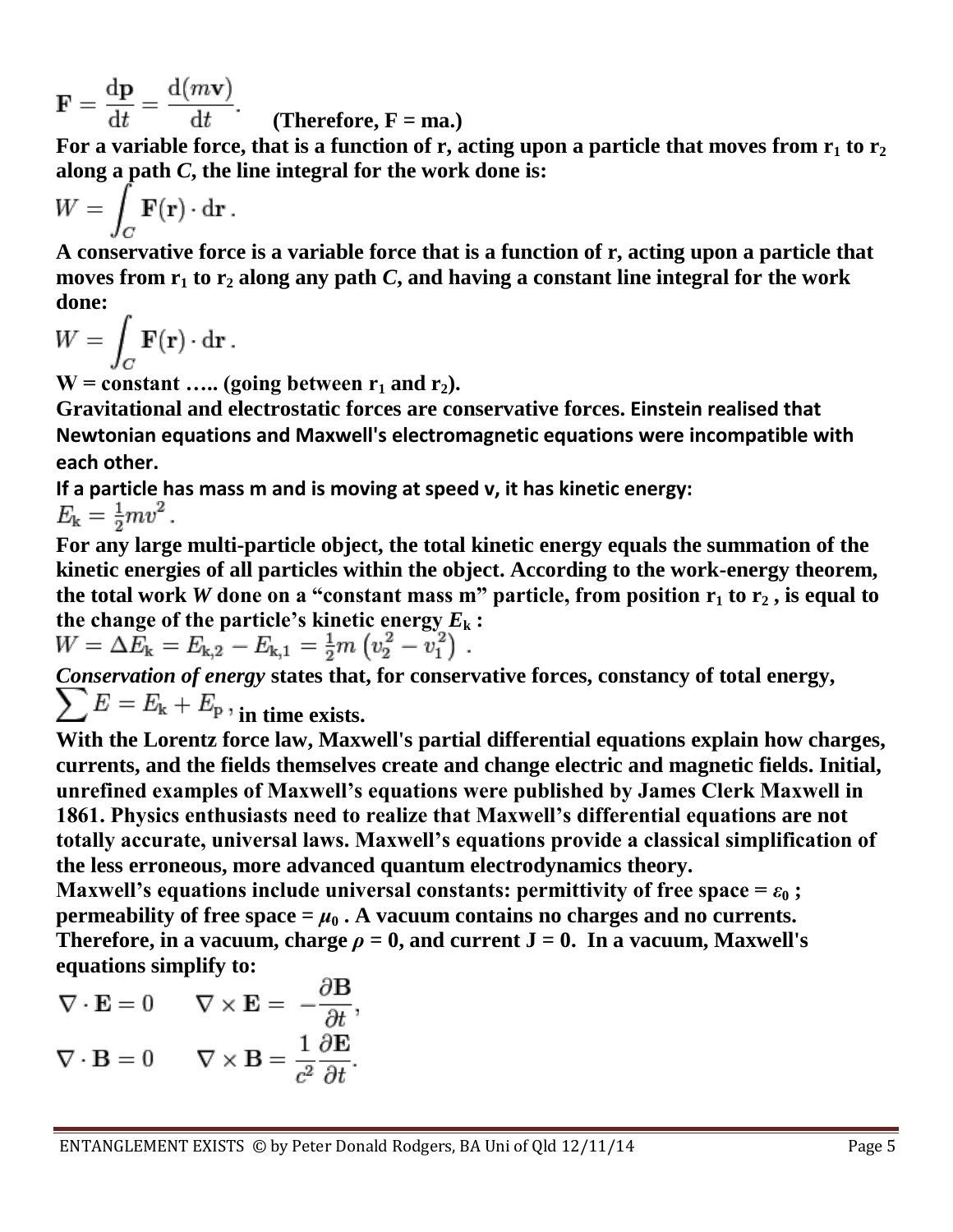In a vacuum, the wave equations simplify to  $\frac{1}{c^2} \frac{\partial^2 \mathbf{E}}{\partial t^2} - \nabla^2 \mathbf{E} = 0$ ,  $\frac{1}{c^2} \frac{\partial^2 \mathbf{B}}{\partial t^2} - \nabla^2 \mathbf{B} = 0$ , **to** reveal that the speed of light in a vacuum is  $c = \frac{1}{\sqrt{\mu_0 \varepsilon_0}} = 2.99792458 \times 10^8 \text{ m s}^{-1}$ .

**Maxwell's derived wave equations for a vacuum give a sinusoidal plane wave as one special solution. Maxwell's equations explain the propagation of electromagnetic waves through space.** 

**For extremely strong fields and extremely short distances, Maxwell's equations are inappropriate. Individual photons, non-classical light, and quantum entanglement of electromagnetic fields are predicted to not and never exist by Maxwell's equations, but, hey presto, they do exist. Theoretical physics and reality can be very confusing now in 2014.**

**More than one hundred years ago, confused by theoretical physics and universal reality, Einstein wrote, "Gradually, I despaired of the possibility of discovering the true laws by means of constructive efforts based on known facts." In 1905, Albert Einstein proposed his special relativity in his paper "On the Electrodynamics of Moving Bodies".** 

**In his physics paper, important for SR, Einstein placed emphasis on explaining what simultaneity and simultaneous events are. If something happens at a specific location at a specific time, two events are simultaneous events: the happening and the time on a clock. This becomes more complicated when the events are occurring at different locationsespecially if remote from each other. In SR, light travelling from A to B takes the same** 

amount of time as light travelling from B to A. Light leaves A at time  $\overline{t}_A$ , is reflected at B at time  $t_B$ , and reaches A at time  $t_A$ .

Using two synchronized clocks gives that  $t_B - t_A = t'_A - t_B$ .

**Einstein discusses assumptions for synchronism of clocks at any number of different points. If clock A synchronizes with clock B, then the reverse also happens. Further, if clock A synchronizes with clock B and clock C, those two clocks synchronize with clock A, but also synchronize with each other. This can be expanded to an infinite number of clocks. The time of an event is given by a stationary clock at the location of the event and simultaneous with the event.** 

**The universal velocity of light in a vacuum is given by the equation**

 $2AB$  $\frac{dA}{dt} = c$ , **a constant.** 

**If there is an observer moving at velocity v with the rod moving at velocity v,**

 $t_{\rm B} - t_{\rm A} = \frac{r_{\rm AB}}{c - v}$  and  $t'_{\rm A} - t_{\rm B} = \frac{r_{\rm AB}}{c + v}$ 

So it is not true that  $t_B - t_A = t_A' - t_B$ .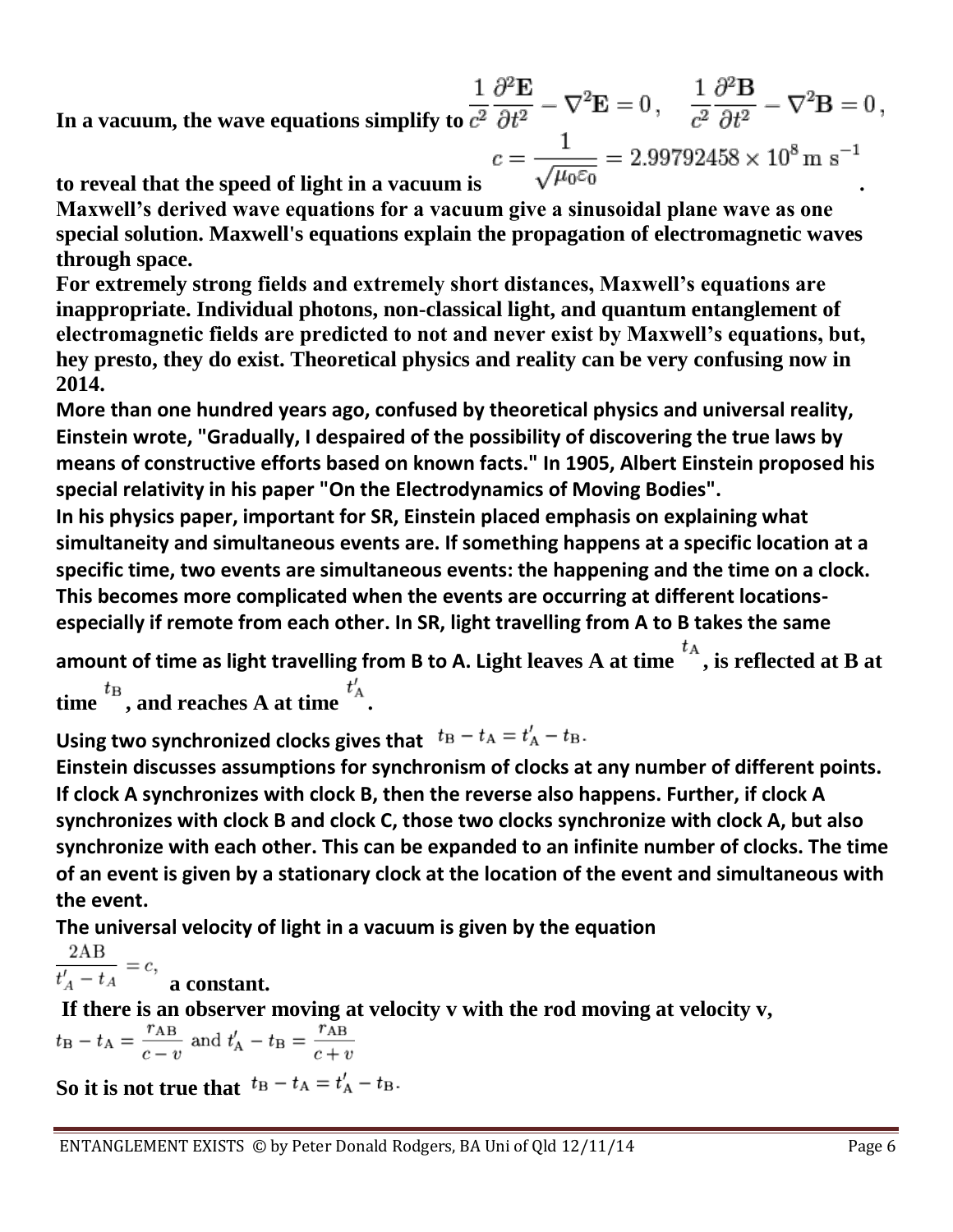**That means that, for an observer in the moving system, the two clocks, at A and B ends of the rod, are not synchronous, while, for an observer in the stationary system, the two clocks are synchronous. Simultaneity is not absolute: Two simultaneous events to observers at rest are not simultaneous events to observers in a moving system.**

**Reading Einstein's paper led to the following comparison:**  $x^2+y^2=r^2$  is the equation of a circle.  $x^2+y^2+z^2=r^2$  is the equation of a sphere.  $x^2+y^2+z^2=c^2t^2$  is the equation of a spherical light-wave.

**Therefore, a transformation of a spherical light-wave with constant velocity c gives another spherical light-wave with constant velocity c. Einstein mentioned that electric and magnetic forces are not independent of motion of the system of co-ordinates. A subset of the Poincaré group of symmetry transformations, Lorentz transformations were mathematically appropriate for relativity theory.** 

**LORENTZ TRANSFORMATION:** Observer *O* uses co-ordinate system  $(t, x, y, z)$ . **Observer** *O***<sup>** $\prime$ **</sup> uses co-ordinate system (***t'***,** *x'***,** *y'***,** *z'***). The respective axes of the co-ordinate systems are collinear. A relative velocity between the two observers is** *v* **along the common**  *x***-axis;** *O* **measures** *O′* **to move at velocity** *v* **along the coincident** *xx′* **axes, while** *O′* **measures** *O* **to move at velocity −***v* **along the coincident** *xx′* **axes. Also assume that the origins of both co-ordinate systems are the same, that is, coincident times and positions. If all these hold, then the co-ordinate systems are said to be in standard configuration. The inverse of the above Lorentz transformation causes the relationship between the primed and unprimed co-ordinates to be reversed, and causes negation of the uniform relative velocity. This implies that laws of physics do not change under a Lorentz transformation.**  For inertial reference frames in standard configuration, the Lorentz transformation is:<br> $t' = \gamma \left(t - \frac{vx}{c^2}\right)$ 

 $x' = \gamma (x - vt)$  $y' = y$  $z' = z$ where  $\nu$  is relative velocity along the x-axis;  $c$  is light's speed;

 $\gamma = \frac{1}{\sqrt{1-\beta^2}}$  is the Lorentz factor;  $\beta = \frac{v}{c}$  is the velocity coefficient along the x-axis.  $\beta$  and  $\gamma$ **often used in relativistic literature. Many physicists use the matrix form of the equations:**

$$
\begin{bmatrix} ct' \\ x' \\ y' \\ z' \end{bmatrix} = \begin{bmatrix} \gamma & -\beta\gamma & 0 & 0 \\ -\beta\gamma & \gamma & 0 & 0 \\ 0 & 0 & 1 & 0 \\ 0 & 0 & 0 & 1 \end{bmatrix} \begin{bmatrix} ct \\ x \\ y \\ z \end{bmatrix},
$$

**The principle of relativity implies that no privileged inertial reference frame exists, so the inverse transformations of frame** *F***′ to frame** *F* **must be given by the negative of frame** *F* **to frame**  $F'$ , so simply negative  $v$  :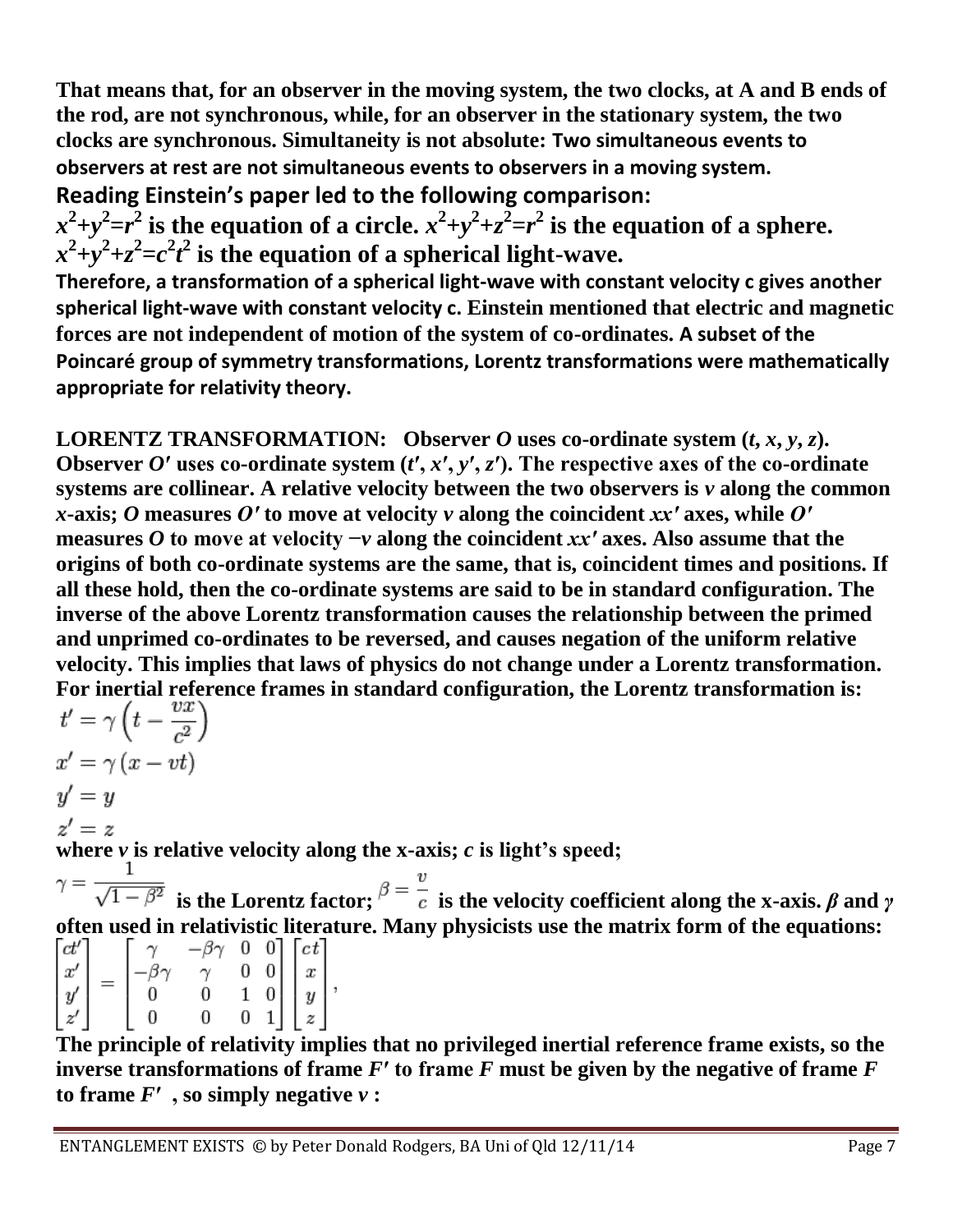$t = \gamma \left( t' + \frac{vx'}{c^2} \right)$  $x = \gamma (x' + vt')$  $y=y'$  $z=z'$ .

**where the value of** *γ* **remains unchanged.**

**If one ignores the effects of gravity, then there are TEN BASIC WAYS OF DOING SHIFTS of space-time: translation through time, translation through any of the three dimensions of space, rotation around any of the three spatial axes, or a boost in any of the three spatial directions.**

**SR supplies the rules for transforming an electromagnetic field in one inertial frame into another inertial frame. The principle of relativity was redefined by Einstein to produce the constant speed of light in a vacuum, "c". This universal constant c is exactly 299,792,458 meters per second, because the length of the meter is defined from this constant and the international standard for time.** 

**According to SR,** *c* **is the maximum speed at which all energy, matter, and information in the universe can move. c is the speed of electromagnetic radiation and gravitational waves. "Constant light-speed c" was inspired by Maxwell's electromagnetic theory and the experimental non-existence of the luminiferous ether as the Michelson-Morley result. Einstein decided that both ether and an absolute state of rest do not exist.**

**Absolute universal time is used in classical mechanics, but SR time depends on inertial reference frame and spatial position. Classical mechanics involves an invariant time interval, but SR involves a variant time interval and an invariant space-time interval. Time and space are inseparable as the SR space-time continuum. Events occur at different times for different observers.** 

**An "observer" is a specific inertial reference frame from where objects or events are measured. In SR, an observer is not an idiosyncratic, sentient human experiencing objects and events, but an observer is a specific mathematical context for evaluating objects and events.** 

**An SR, locally Lorentz invariant frame can be defined in curved space-time. A "reference frame" is a non-accelerating, observational perspective in space-time, from which a position can be measured along 3 spatial axes and 1 temporal axis.** 

**An "event" is a 4-co-ordinate reference point in space-time.** 

**Although perspective changes, reality is what reality is. The time lapse depends on the relative velocities of the observers' reference frames.** 

**The twin paradox, a thought experiment about a high-velocity spaceship twin and a stationary stay-on-Earth twin, predicts that the spaceship twin will come back to Earth and discover that the stationary twin has aged much more. Many twin paradox explanations have been offered. What is important is that the twin paradox has been verified by experiments using atomic clocks. Similar time dilation occurs for muons falling through Earth's atmosphere as their decay rate reveals. In SR, time dilation is:**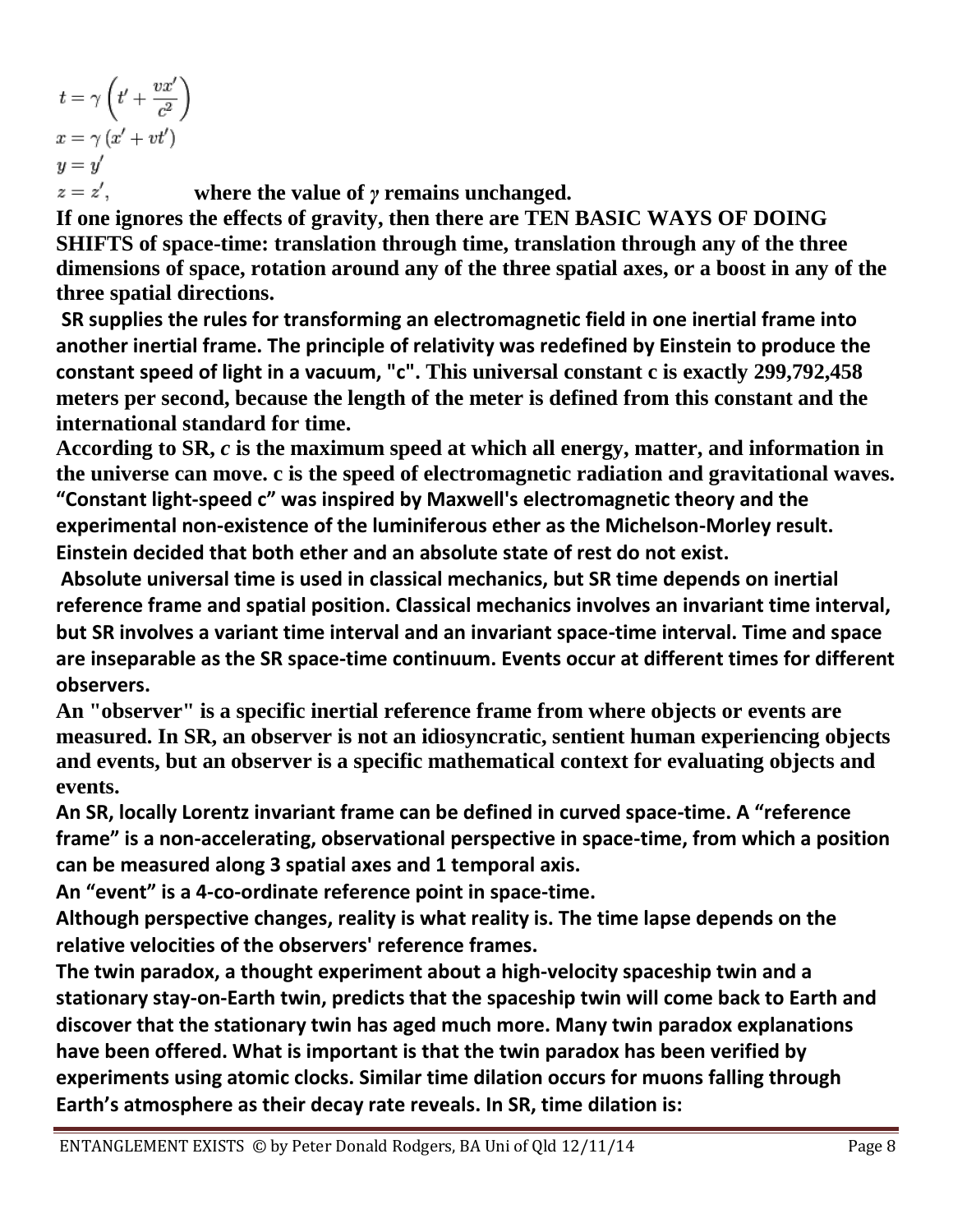$$
\Delta t' = \gamma \, \Delta t = \frac{\Delta t}{\sqrt{1 - \frac{v^2}{c^2}}}
$$

**Note: Δ***t* **is the proper time interval between two events at the same place for an observer A in some inertial frame. Δ***t'* **is the time interval between those same events, as measured by observer B, moving at relative velocity** *v* **with respect to observer A. Lorentz factor is:**

$$
\gamma = \frac{1}{\sqrt{1 - \frac{v^2}{c^2}}}.
$$

**Schwarzschild improved upon SR equations of time dilation by adding gravitational**  components. In the Schwarzschild metric, the interval  $dt_E$  is given by

$$
dt_{\rm E}^2 = \left(1 - \frac{2GM_{\rm i}}{r_{\rm i}c^2}\right)dt_{\rm c}^2 - \left(1 - \frac{2GM_{\rm i}}{r_{\rm i}c^2}\right)^{-1} \frac{dx^2 + dy^2 + dz^2}{c^2}
$$

where:  $t<sub>E</sub>$  is proper time;  $t<sub>c</sub>$  is co-ordinate time. The co-ordinate velocity of the clock is **given by** 

$$
v^2 = \frac{dx^2 + dy^2 + dz^2}{dt_c^2}.
$$

**Particle accelerators, especially at CERN, for the last 60 years, have tested SR's time dilation.**

In Euclidean space, we define the Euclidean norm on  $\mathbf{R}^n$  as the ''length'' of a vector  $\mathbf{x}$ **through square root:**

$$
\|\mathbf{x}\| = \sqrt{\mathbf{x} \cdot \mathbf{x}} = \sqrt{\sum_{i=1}^{n} (x_i)^2}.
$$

**Further, we define the Euclidean metric on R** *n* **as:**

$$
d(\mathbf{x}, \mathbf{y}) = \|\mathbf{x} - \mathbf{y}\| = \sqrt{\sum_{i=1}^{n} (x_i - y_i)^2}.
$$

**SR is a rotational symmetry of our space-time. SR can be stated as the invariance of any 4D space-time interval between two events when viewed from any inertial reference frame. A very useful four-vector is the position of an event in space-time, s = (x, y, z, ict).**

**Physics laws and the two SR postulates unite to predict the mass-energy equivalence. In developing SR, Einstein derived the moving particle's kinetic energy to be:**

$$
E_k = m_0(\gamma - 1)c^2 = \frac{m_0 c^2}{\sqrt{1 - \frac{v^2}{c^2}}} - m_0 c^2,
$$

(with velocity  $v$ , rest mass  $m_0$ , and Lorentz factor  $\gamma$ ). Further, Einstein derived the **moving particle's momentum to be:**

$$
P = \frac{m_0 v}{\sqrt{1 - \frac{v^2}{c^2}}}.
$$

**Momentum is conserved when a collision occurs.**

The relativistic ENERGY-MOMENTUM equation for a particle or a photon is:<br> $E^2 - (pc)^2 = (mc^2)^2$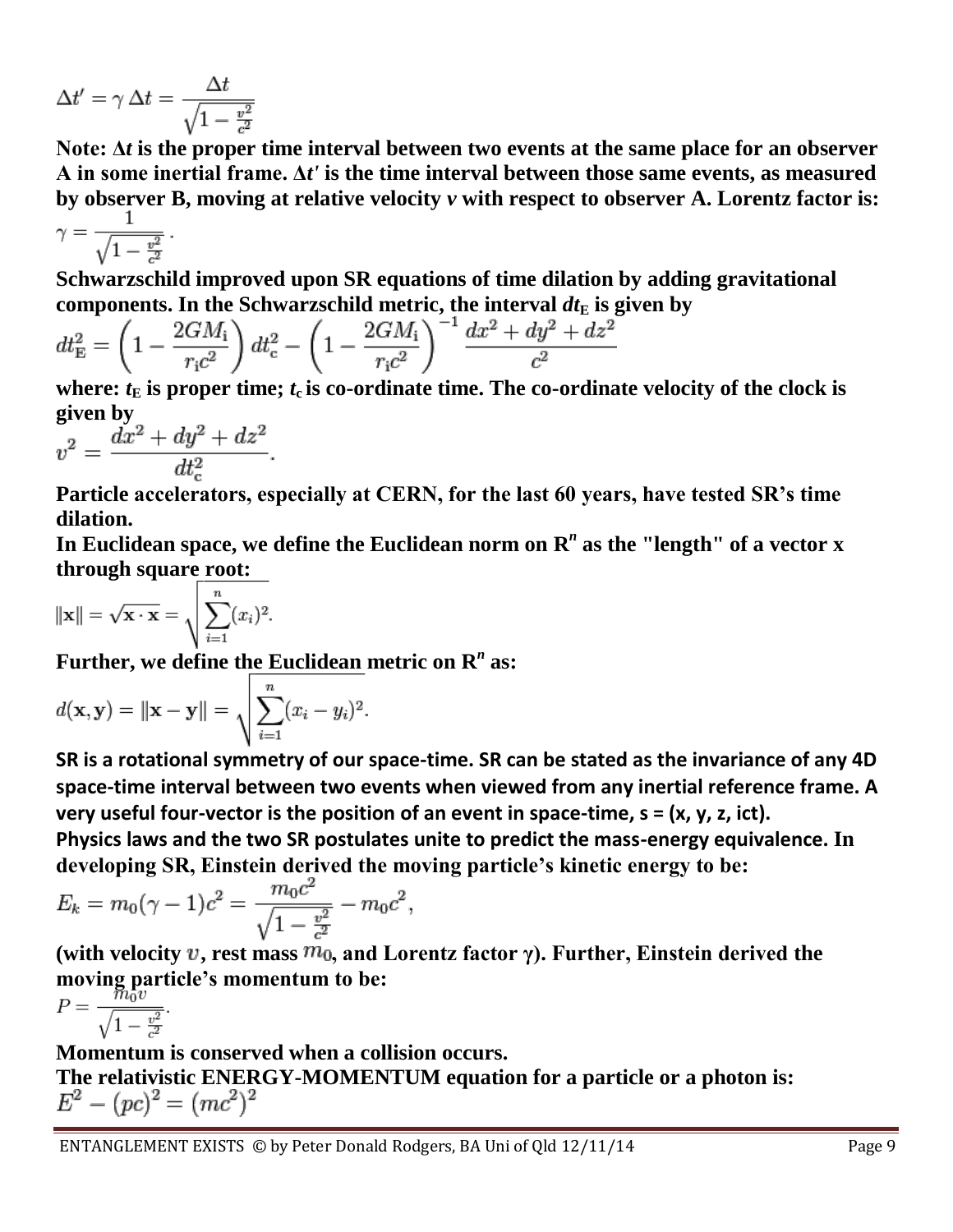**where the** *m* **is the rest mass.**

**E = mc<sup>2</sup> is the mass-energy equivalence equation.** 

**In physics, classical mechanics' Galilean transformations are replaced by SR's Lorentz transformations. According to Einstein, the principle of relativity applies for all physics laws. SR relative velocity is mathematically more complicated than classical relative velocity. To an observer, as a particle's velocity approaches light's velocity, its relativistic mass increases more and more rapidly to impede acceleration.**

**Both matter and radiation have energy and momentum. The SR two postulates are about space-time, not about matter or radiation.** 

**In his 1905 paper, Einstein stated that both energy and momentum conservation laws apply in SR. Einstein believed that an isolated system's total energy, neither created nor destroyed, but modified in form, remains constant as time progresses.**

**REST MASS and RELATIVISTIC MASS are the two types of mass defined in SR. Rest mass is invariable for all observers in all reference frames. Relativistic mass is variable with relative velocity of the observer.**

**An overall stationary, multi-particled, confined volume does not have mass that is the sum of its particles' rest masses, but has mass that is progressively more as its particles move faster.**

**Massless, a photon and a theoretical graviton move at light's speed in every reference frame.**

**Conservation of energy implies conservation of relativistic mass for any observer and any inertial frame.**

**For a totally isolated system, SR uses conservation of energy, conservation of momentum, and conservation of relativistic mass for any observer in any specific inertial frame. Energy, momentum and relativistic mass will vary for different observers in different inertial frames. The invariant rest mass will remain the same for all observers. In 1915, ten years after his SR, Albert Einstein published his GR theory that is more generalised with gravitational effects.**

**GR and quantum theory are the two major theories of modern physics. How these two theories can be combined is the most significant question for theoretical physicists. Attempts to answer this question have led to failures so far at very high velocities. GR, incorporating non-Euclidean geometry that becomes Euclidean as gravity lessens to zero, then becomes SR.**

**SR with QM gives relativistic QM. GR with quantum theory gives quantum gravity that suffers problems. The Theory of Everything, that is an attempt to derive all of physics from the one theory, has not been a success.**

**The two most successful theories, GR and QM, are incompatible with each other. In 1913, Niels Bohr introduced the Bohr model of the atom held together by electromagnetic forces. To create the mathematics, Bohr added a quantum rule. The hydrogen atom emitted photons with energy:**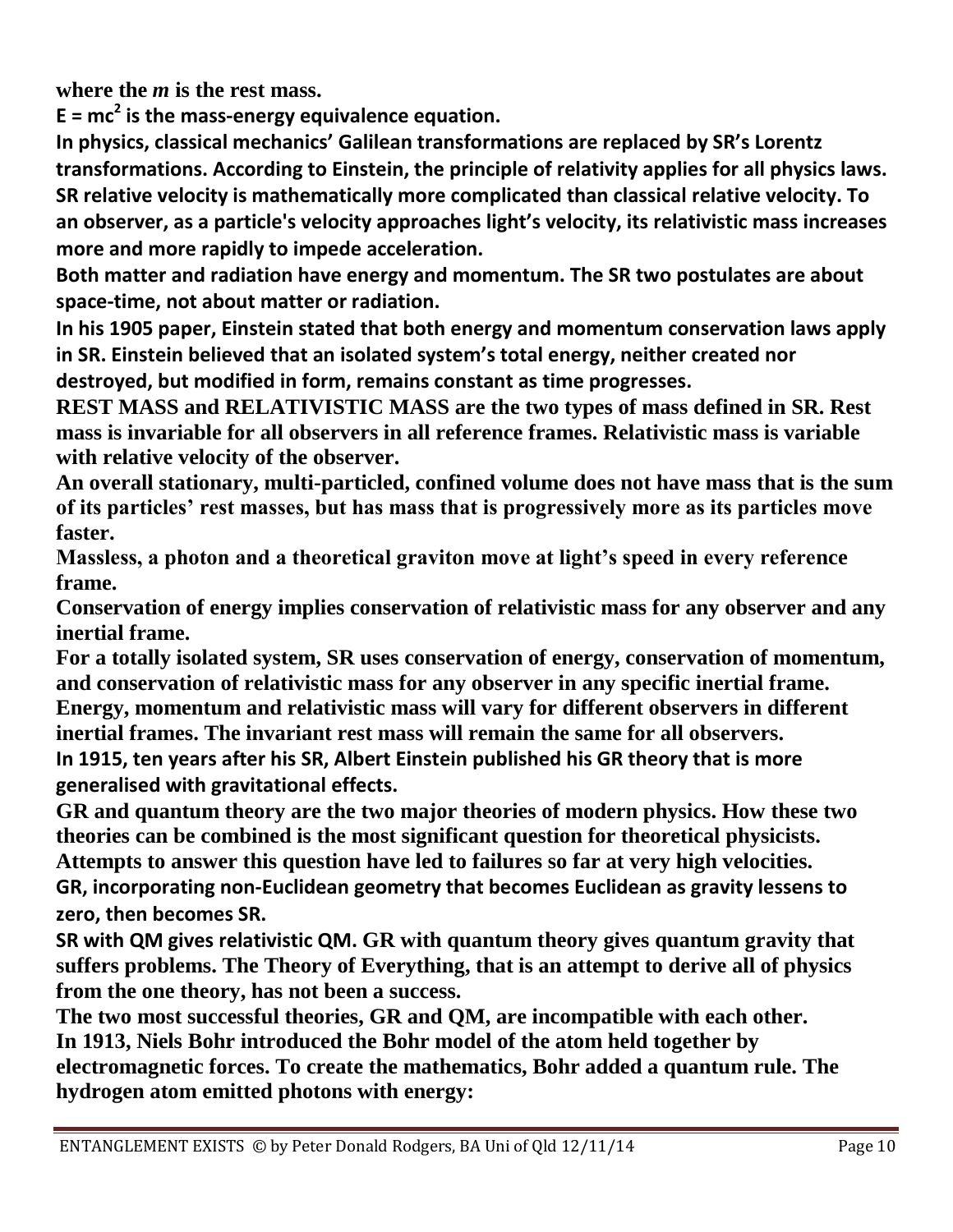$$
E = E_i - E_f = R_{\rm E} \left( \frac{1}{n_f^2} - \frac{1}{n_i^2} \right)
$$

 $(n_f = \text{final energy level}; n_i = \text{initial energy level}).$ 

With a photon's energy as  $E = \frac{hc}{\lambda}$ , the photon's wavelength is from the Rydberg **formula:**  $\frac{1}{\lambda} = R\left(\frac{1}{n_f^2} - \frac{1}{n_i^2}\right)$ .

**In 1928, Paul Dirac created an important relativistic wave equation called the Dirac equation. Relativistic wave equations predict the behavior of high-velocity particles. The Dirac equation explains all spin-½ particles, including electrons and quarks, and agrees with principles of QM and SR. The Dirac equation explained the hydrogen spectrum very well, and predicted that anti-matter exists before anti-matter was experimentally discovered.**

**QM needed SR before it could explain spin. The fact that anti-particles exist caused theoretical physicists to conclude that relativistic QM needs to be drastically improved to create a better theory of particle interactions.**

**Mostly, we observe matter much more often than anti-matter. Particle accelerators often produce anti-matter as individual anti-particles. Physicists know that, throughout the universe, high-velocity particle collisions create anti-particles. Anti-matter reacts with matter for annihilation.**

**The electromagnetic field and the gravitational field are the only two fields with infinite range. Finding the proper axioms for quantum field theory is still an open and difficult problem in mathematics. One of the [Millennium Prize Problems—](http://en.wikipedia.org/wiki/Millennium_Prize_Problems)proving the existence of a [mass gap in Yang–Mills theory—](http://en.wikipedia.org/wiki/Yang%E2%80%93Mills_existence_and_mass_gap)is linked to this issue.**

**The Planck length**  $\ell_P$  is defined as  $\ell_P = \sqrt{\frac{\hbar G}{c^3}} \approx 1.616\ 199(97) \times 10^{-35}$  m and is extremely small.

#### **KINETIC MOLECULAR THEORY OF GASES:**

**I have always been very impressed by The Kinetic Molecular Theory of Gases. Therefore, I will attempt to add these ideas to my unifying field theory of physics equations. The Kinetic Molecular Theory for ideal gases is based on the following assumptions:**

- **1. The gas consists of very small particles, each of which has a mass.**
- **2. The number of molecules is large such that statistical treatment can be applied.**
- **3. These molecules are in constant, random motion. The rapidly moving particles constantly collide with each other and with the walls of the container.**
- **4. The collisions of gas particles with the walls of the container holding them are perfectly elastic.**
- **5. The interactions between molecules are negligible. They exert no forces on one another except during collisions.**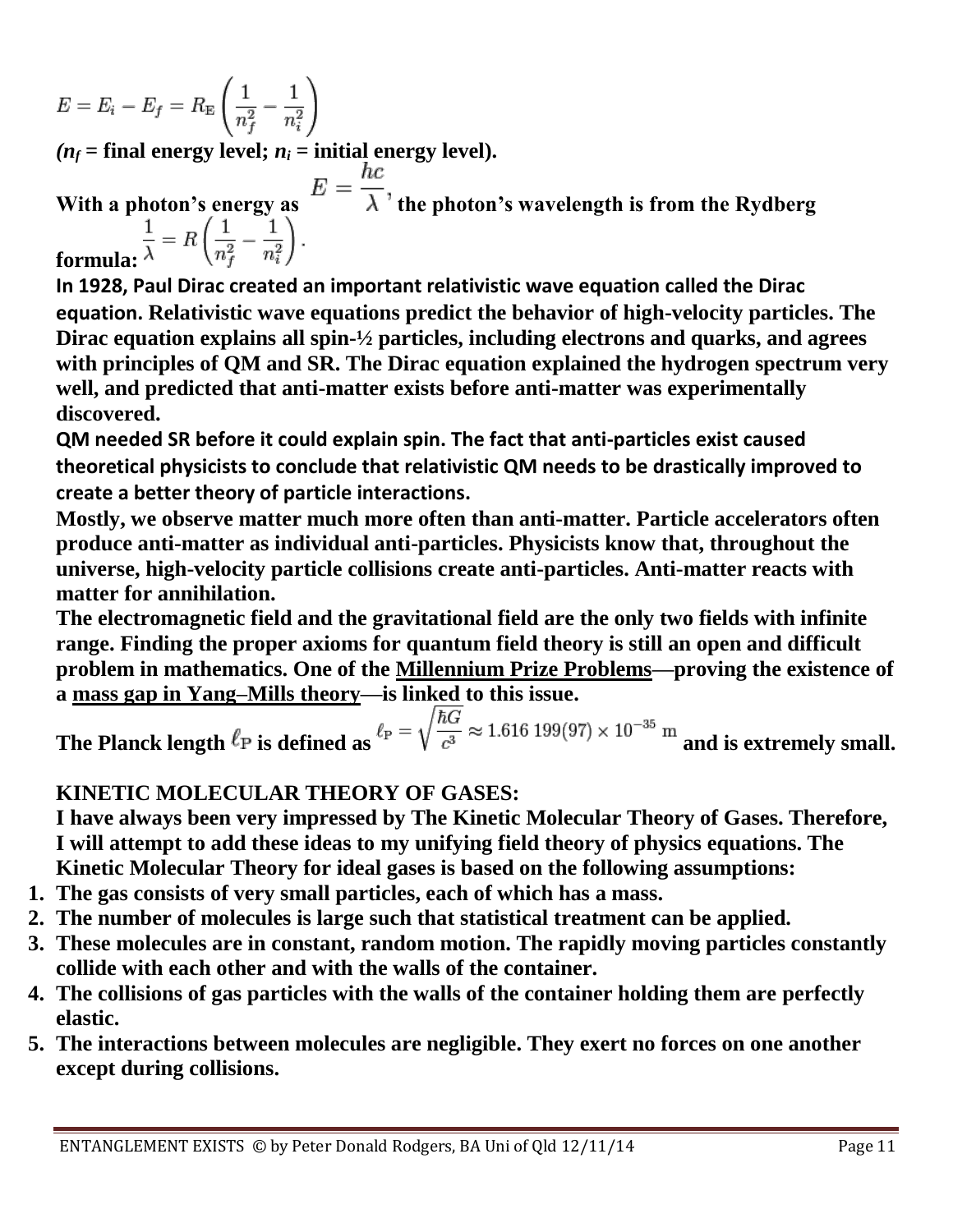- **6. The total volume of the individual gas molecules added up is negligible compared to the volume of the container. This is equivalent to stating that the average distance separating the gas particles is relatively large compared to their size.**
- **7. The molecules are perfectly spherical in shape, and elastic in nature.**
- **8. The average kinetic energy of the gas particles depends only on the temperature of the system.**
- **9. Relativistic effects are negligible.**
- **10.Quantum-mechanical effects are negligible. This means that the inter-particle distance is much larger than the thermal de Broglie wavelength and the molecules can be treated as classical objects.**
- **11.The time during a collision of a molecule with the container's wall is negligible as comparable to the time between successive collisions.**
- **12.The equations of motion of the molecules are time-reversible.**
- **13.In addition, if the gas is in a container, the collisions with the walls are assumed to be instantaneous and elastic.**

**Cosmological expansion rate indicates that 90% of all matter is dark matter with gravitational effects, but no electromagnetic effects. Evidence for this suggests that our present physics theories are inadequate. SR is a very important part of all modern physics theories including quantum field theory and string theory. String theory requires the existence of extra spatial dimensions for its mathematical consistency. For specified circumstances, GR can be reduced to SR, and, for other specified circumstances, SR can be reduced to Newtonian mechanics. Special relativity has been popular for more than one hundred years.**

**Einstein's general relativity led to predicted space-time deformation and black holes. Four laws of black hole mechanics, similar to those of thermodynamics, have been created by Stephen Hawking, James Bardeen and Brendan Carter. Hawking's addition of quantum mechanics to the black hole's mathematics, in 1974, inspired a high percentage of humans to believe we know very much about the black hole.** 

**Quantum mechanics and general relativity developed separately because nobody could discover the mathematical connection between them as the problem is extremely difficult to solve. Hawking radiation is a tribute to Stephen Hawking's mathematical ability and creativity, and his realisation certainly improved black hole research by showing that the supposed black hole is much more than a product of Einstein's general relativity. What happens when things cross the theorised black hole's theorised event horizon is an exciting mind game in which one's spouse might turn into spaghetti or smaller than an electron as anything can happen in the black hole that is seemingly magical. General relativity and quantum mechanics lead to different predictions for what happens in the black hole because theoretical physics is very theoretical and, sometimes, goes far beyond reality to where mathematicians can be very creative and maybe zany.**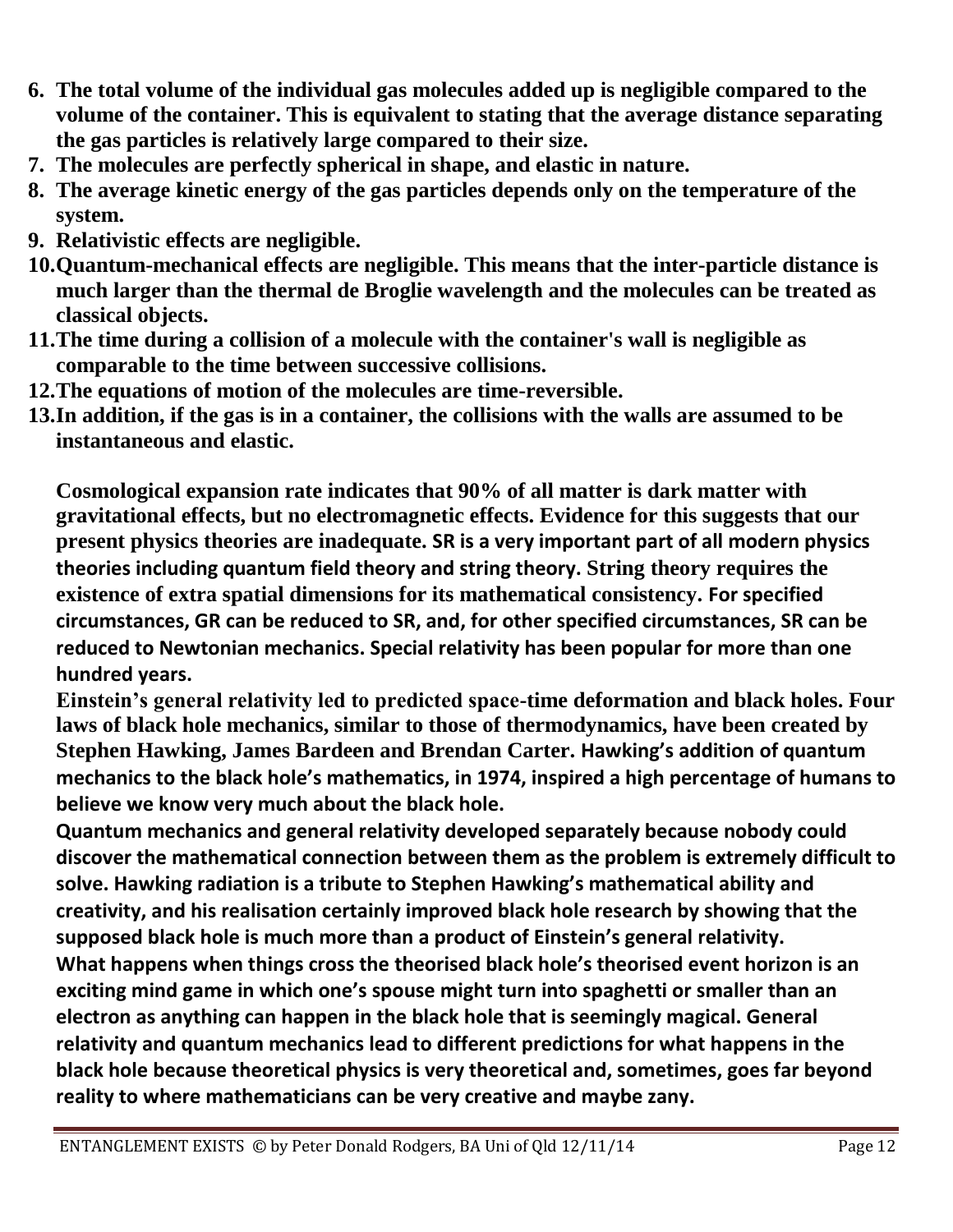**Worldwide, in January 2014, science journalists delivered surprising articles about Stephen Hawking's announcement that there are no event horizon and no black hole following the theoretical equations, so, obviously, the mathematics is erroneous. Stephen Hawking's statement about the event horizon not existing is major because his confidence in the black hole mathematics has vanished, so the mathematics of theoretical physics must be improved to solve this extremely difficult problem.** 

**Non-existence of the theorised black hole is an extraordinary shock to physicists who know astronomers have taken wonderful pictures of what were believed to be black holes. There really is something in the universe, like a black hole, that follows other mathematical equations.**

**Another major problem for mathematical physicists has been that they do not have an adequate theoretical generalization from which the current NAVIER-STOKES EQUATION, for fluid dynamics, can be derived.** 

## **INTRODUCING REVERSIBLE & IRREVERSIBLE THEORIES**

**More and more, physicists realize that not all of Einstein's assumptions and properties in SR**  physics are correct. Because  $c^2t^2 = c^2(-t)^2$ , it is obvious that Einstein assumed that events are **reversible with time as he created Special Relativity. As I write this paper, I use Albert Einstein's reversibility of events with time for my REVERSIBLE THEORY. Also in this paper, I introduce possible irreversibility of events with time in my IRREVERSIBLE THEORY. Decide whether you prefer REVERSIBLE or IRREVERSIBLE.**

**Not all observers experience light's velocity as the same constant c, because they experience light's velocity to be variable. Rainbows occur because light-rays of different wavelengths travels at different velocities. Whether variable or constant, the speed of light is the upper limit to the relative velocity between two inertial frames. Although, in SR, a Lorentz transformation relates any two inertial frames, the Lorentz transformation needs to be changed for a different number of dimensional co-ordinates.** 

**Einstein's Concept of Simplicity seems to be a joke, and is inappropriate in theoretical physics, because no 6-year-old child can understand difficult mathematical concepts that were espoused by Einstein himself, especially his theory of General Relativity. If anything, the Concept of Simplicity is an invalid justification for the equation of mass-energy equivalence.**

**In ENTANGLEMENT EXISTS , contraction of length, dilation of time, equivalence of mass and energy, relativistic mass, relativity of simultaneity, and an upper limit of universal velocity can be explained by another theory that develops from the four dimensions of SR. The Minkowski diagram is appropriate to illustrate the properties of space and time in this new theory of four dimensions. What should be pointed out is that the dimension of (time by speed-of-light) should never have been considered the dimension of (time); this is more**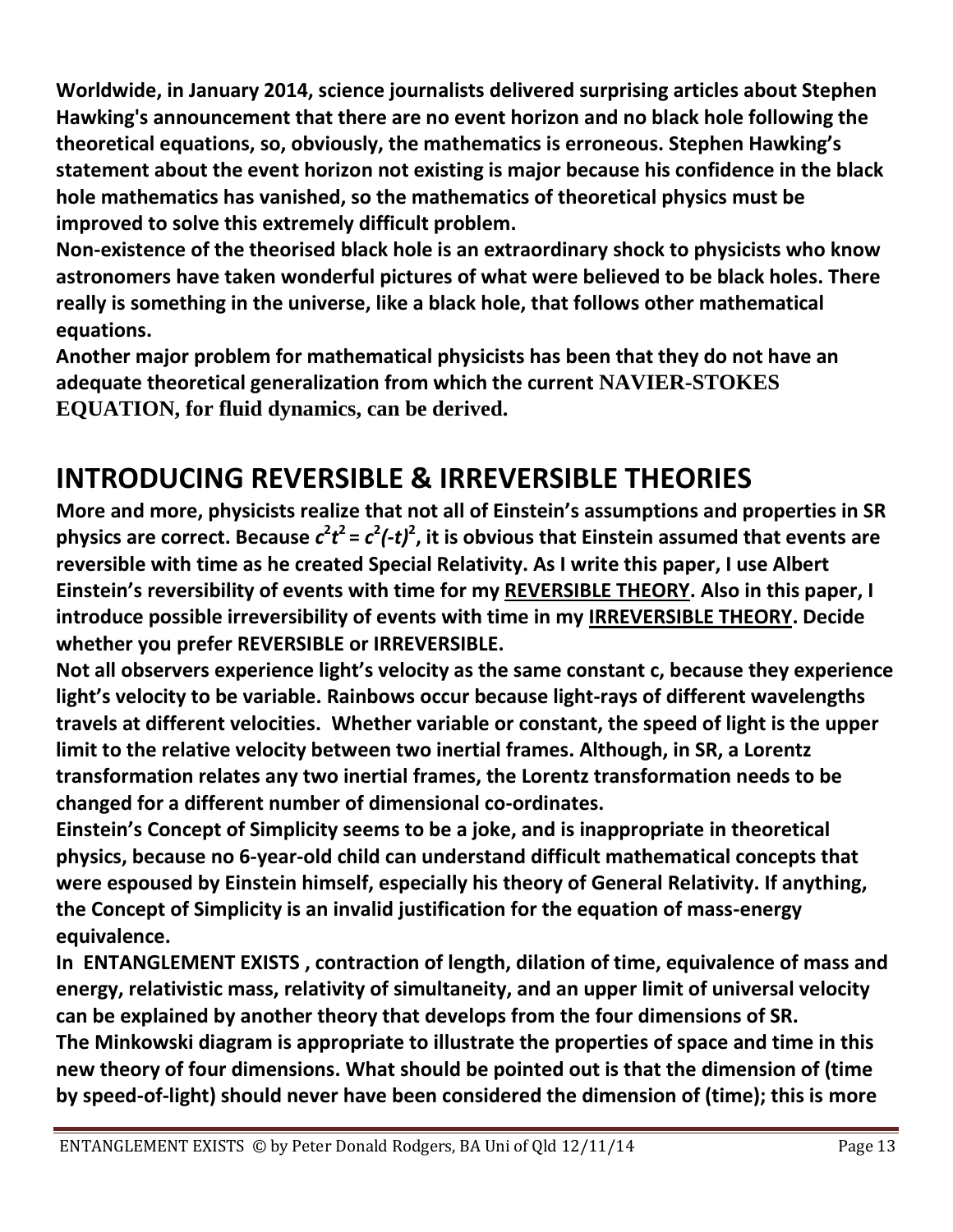**significant when the speed-of-light is a variable. Although SR space is theorized to consist of**  four mutually orthogonal vectors { $e_0,e_1,e_2,e_3$ } so they mathematically follow  $-(e_0)^2=(e_1)^2=$  $(e_2)^2 = (e_3)^2 = 1$ . This mathematical concept is used in ENTANGLEMENT EXISTS.

$$
\eta = \begin{pmatrix}\n-1 & 0 & 0 & 0 \\
0 & 1 & 0 & 0 \\
0 & 0 & 1 & 0 \\
0 & 0 & 0 & 1\n\end{pmatrix}
$$

Relativists use the matrix  $\frac{10-0.0001}{1}$  . In SR, for any large multi-particle object, **relativists believe that the total kinetic energy equals the summation of the kinetic energies of all particles within the object, but this belief is not true; kinetic energy is an incorrect concept that seems to apply to some situations.** 

**It is untrue when the law of** *conservation of energy* **states that, for conservative forces,**  constancy of total energy,  $\sum E = E_{k} + E_{p}$ , in time exists; energy is not the best concept to **use, and conservation of energy is incorrect.**

**Maxwell's differential equations are not totally accurate, universal laws, so the equations can be improved. When SR is replaced by the more successful Grand Einstein/Rodgers Theory for fast-moving objects or particles, the equations of the more advanced quantum electrodynamics theory can be appropriately replaced or modified.**

**To find the proposed "constant speed-of-light" for SR, Einstein used Maxwell's equations that include universal constants that are permittivity of free space =**  $\varepsilon_0$ **, and permeability of** free space  $= \mu_0$ . The truth of reality is that permittivity, permeability, and speed-of-light are **all variables. When Einstein wrote, "Gradually, I despaired of the possibility of discovering the true laws by means of constructive efforts based on known facts," he disclosed that some of his assumptions used to create SR are possibly incorrect.**

**If the universal constant c is exactly 299,792,458 meters per second, because the length of the meter is defined from this constant and the international standard for time, the velocity of light is not definitely constant; this is a fabrication by physicists to make the velocity of light seem constant; in truth, the velocity of light is a variable.** 

## **REVERSIBLE THEORY OF PHYSICS**

**Maxwell's Equations have been extremely important in physics because the four equations are considered to be the basic equations for much of mathematical physics, so undergraduate students learn these equations to pass examinations, although most physicists have not analyzed Maxwell's Equations deeply. I realized that these equations needed to be improved and did not effectively predict some occurrences in physics, like variable velocity of light, and did not unify the fields of physics.**

**By modifying Maxwell's Equations and adding three equations, I suggested the seven new**  Equations I<sup>></sup>VII for particle 'a' affected by particle 'b', after I struggled with the **original equations for a very long time to derive these new equations because the mathematics of the universe is not simple, but is consistently symmetrical. My new Rodgers/Maxwell's equations are initially similar to Maxwell's equations, but relate**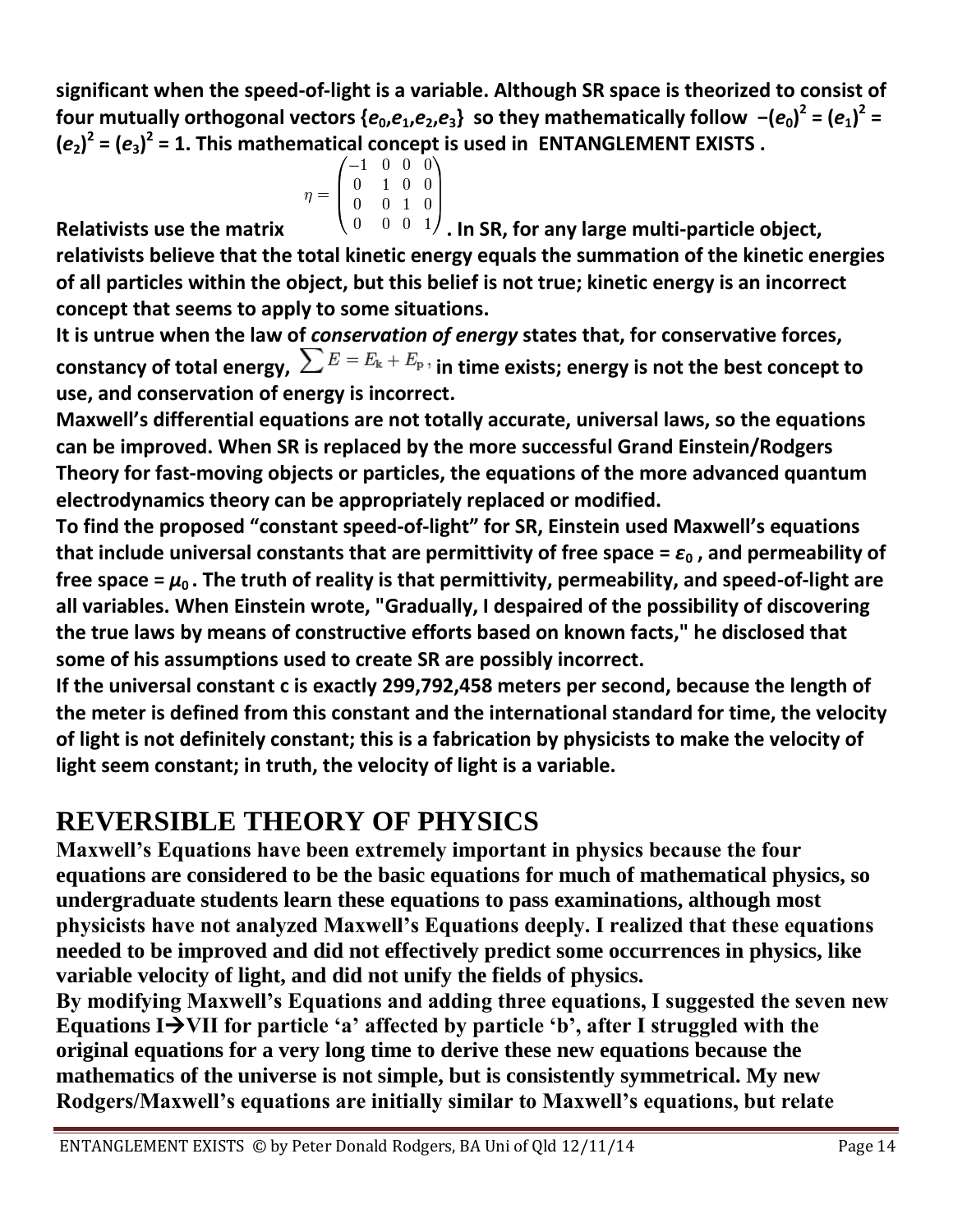**particle ‗a' to particle ‗b' in a multi-massed universe where everything relates to everything else because that is how the universe is.** 

**I did not change Maxwell's I and IV equations very much and merely needed to stress that the equations are about a relationship between two particles, so even time is for each of the specific particles. I changed Maxwell's II and III equations much more because the unification of Coulomb and gravitational fields is very important in these equations and is a major goal in developing a successful UFT, a unifying field of theoretical physics. My equations I and II were developed very meticulously to mathematically explain forces when particles are extremely close because two electrons or two protons attract each other when extremely close and protons and electrons repel each other when extremely close. The permittivity needs to be variable to cause the velocity of light to be variable because the velocity of light definitely is variable after research has shown that light moves at different velocities through different mediums, and that the velocity of light has changed since the Big Bang. Equations V, VI and VII are necessary inclusions that provide elaborate formulations for better comprehension of time and radius.** 

**Lorentz transformations are appropriate for SR, but must be modified for the REVERSIBLE theory for fast-moving objects or particles. In REVERSIBLE, an "event" is a 4-co-ordinate reference point in space like**

 $\underline{\mathbf{S}}$  **=**  $[\mathbf{X}, \mathbf{Y}, \mathbf{Z}, \mathbf{ict}]$ . Note:  $\mathbf{i} = (-1)^{1/2}$ ; and c is a variable or constant. **The twin paradox necessitates a change to the concept of the observer by placing the observer at the centre-of-mass of the entire system because nothing is entirely isolated in this universe where closely and distantly separated particles all always interact. The SR prediction of mass-energy equivalence, e = mc<sup>2</sup> , can be further refined. For REVERSIBLE THEORY, physicists use an equation similar to momentum conservation when a collision occurs. The relativistic energy-momentum equation for a particle or a**  photon,  $E_{\parallel} = (pc)_{\parallel} = (mc_{\parallel})$  , where *m* is the rest mass, is not always valid in REVERSIBLE **THEORY because this revolutionary theory is far less restrictive. Einstein stated that both energy and momentum conservation laws apply in SR, but these laws need to be reevaluated because energy and momentum are human intellectual constructions that are approximations for certain situations and are incorrect for other situations. Attempts to combine GR and Quantum Theory have failed because GR may be further refined, because GR is based on SR which may be further refined, mostly because the basic dimensional co-ordinates of SR may be refined (specifically the 4th dimension) and because the belief that speed of light is constant is incorrect.**

**To improve the Dirac wave equation, physicists need to use the new 4-dimensional geometry of REVERSIBLE THEORY rather than the 4-dimensional geometry of SR. By using this new 4-dimensional geometry instead of SR's old 4-dimensional geometry, physicists can improve what is now relativistic QM to create a better theory of particle interactions; my**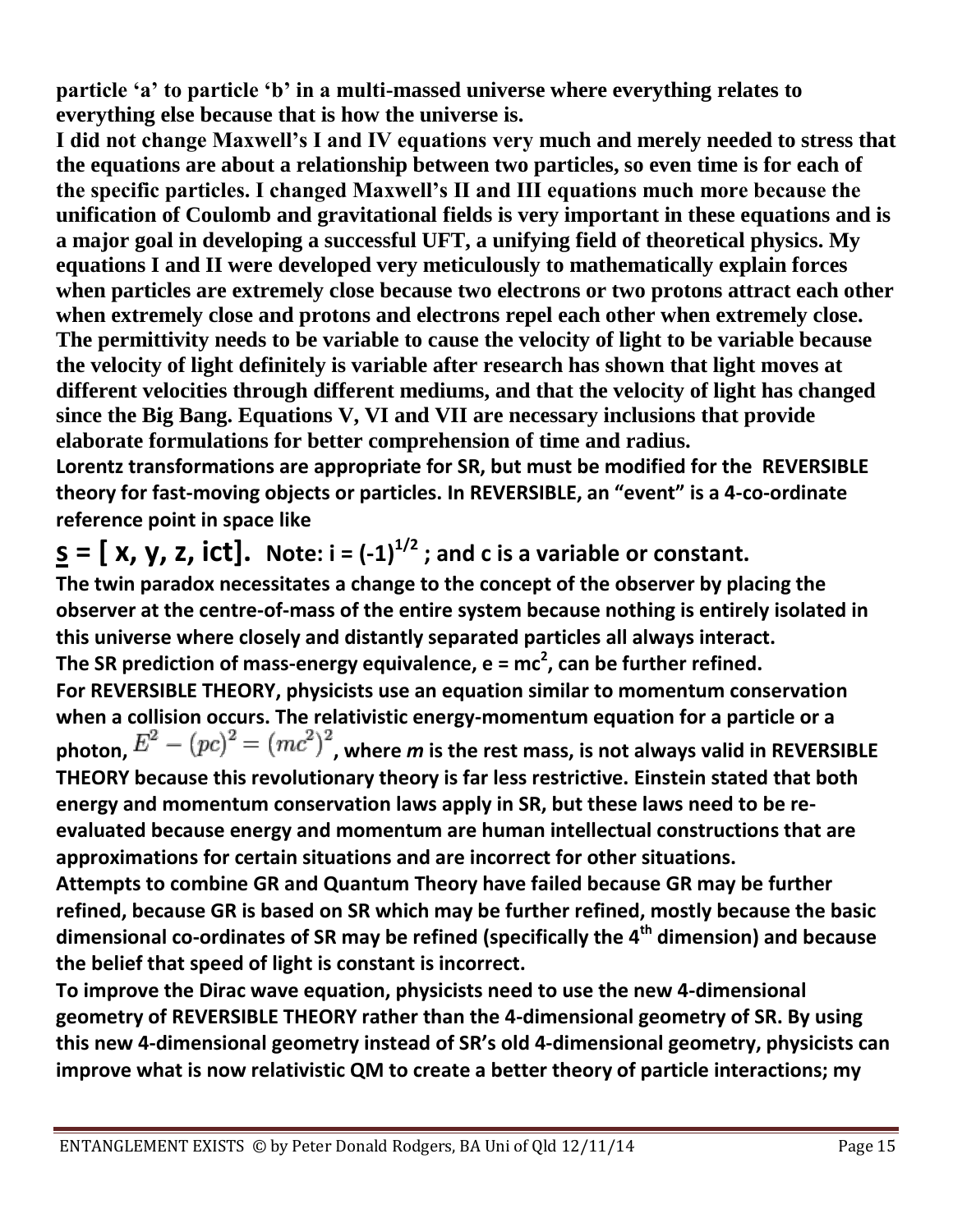**REVERSIBLE THEORY is an extremely good analysis of particle interactions in a multi-massed system.**

**The accepted fact that the electromagnetic field and the gravitational field are the only two fields with infinite range suggests that the two fields result from one field that could be called the gravitational-electromagnetic field that, conceptually, is simplification of physics so a programmed computer could solve very complicated situations rather simply, and more simply than before REVERSIBLE THEORY.** 

**The realization that SR is a very important part of all modern physics theories, including quantum field theory and string theory, reveals that SR is, in many situations, is approximate. The 4-dimensional REVERSIBLE THEORY will substitute for SR.** 

### **REVERSIBLE EVENTS WITH TIME**

**Note that, in this equation, the velocity of light can be a variable, like I have believed for 44 years, or a constant like Albert Einstein believed. This equation implies that events are reversible with time. From a four-dimensional co-ordinate system,**

$$
\underline{\mathbf{s}} = \mathbf{x}_1 \underline{\mathbf{e}}_1 + \mathbf{x}_2 \underline{\mathbf{e}}_2 + \mathbf{x}_3 \underline{\mathbf{e}}_3 + \text{ict} \underline{\mathbf{e}}_4
$$
  
so that  $\underline{\mathbf{s}} \cdot \underline{\mathbf{s}} = (\mathbf{x}_1)^2 + (\mathbf{x}_2)^2 + (\mathbf{x}_3)^2 - (\text{ct})^2$ 

**This gives the same answer for t as for (-t). That means that events are reversible with time. Similarly for the following equations.**

$$
\underline{\mathbf{s}} = \mathbf{x}_1 \underline{\mathbf{e}}_1 + \mathbf{x}_2 \underline{\mathbf{e}}_2 + \mathbf{x}_3 \underline{\mathbf{e}}_3 + \mathbf{i} \mathbf{c} \underline{\mathbf{e}}_4 + \mathbf{i} \lambda \underline{\mathbf{e}}_5
$$
\nso that  $\underline{\mathbf{s}} \cdot \underline{\mathbf{s}} = (\mathbf{x}_1)^2 + (\mathbf{x}_2)^2 + (\mathbf{x}_3)^2 - (\mathbf{c} \mathbf{t})^2 - (\lambda)^2$   
\n $\underline{\mathbf{s}} = \mathbf{x}_1 \underline{\mathbf{e}}_1 + \mathbf{x}_2 \underline{\mathbf{e}}_2 + \mathbf{x}_3 \underline{\mathbf{e}}_3 + \mathbf{i} (\mathbf{c} \mathbf{t} + \lambda) \underline{\mathbf{e}}_4$   
\nso that  $\underline{\mathbf{s}} \cdot \underline{\mathbf{s}} = (\mathbf{x}_1)^2 + (\mathbf{x}_2)^2 + (\mathbf{x}_3)^2 - (\mathbf{c} \mathbf{t} + \lambda)^2$   
\n $= \underline{\mathbf{s}} \cdot \underline{\mathbf{s}} = (\mathbf{x}_1)^2 + (\mathbf{x}_2)^2 + (\mathbf{x}_3)^2 - (\mathbf{c} + \mathbf{h}/\mathbf{m}\mathbf{x})^2 \mathbf{t}^2$   
\n[Note that  $\lambda = \mathbf{h}/\mathbf{m}\mathbf{v} = \mathbf{h}/\mathbf{m}\mathbf{x}$ .]

#### **IRREVERSIBLE EVENTS WITH TIME**

**Einstein's equation implies that events are reversible with time. A major problem is that most people believe that events are irreversible with time. Also believing that events are irreversible with time, I have strived to create an alternative equation.** 

**The most appropriate geometrical equation is the following.**

$$
\underline{s} = (x_j + i(ct\alpha_a\phi_a\xi_a)/3^{1/2})\underline{e}_1 + (x_j + i(ct\alpha_a\phi_a\xi_a)/3^{1/2})\underline{e}_2 + (x_j + i(c\alpha_a\phi_a\xi_a t)/3^{1/2})\underline{e}_3
$$

**… for j=13 . Note that c can be variable or constant and there are only three dimensions, but they are peculiar. For these geometries, events are irreversible with time.**

$$
\underline{s}.\underline{s} = (x_1 + i(ct\alpha_a\phi_a\xi_a)/3^{1/2})^2 + (x_2 + i(ct\alpha_a\phi_a\xi_a)/3^{1/2})^2 + (x_3 + i(ct\alpha_a\phi_a\xi_a)/3^{1/2})^2
$$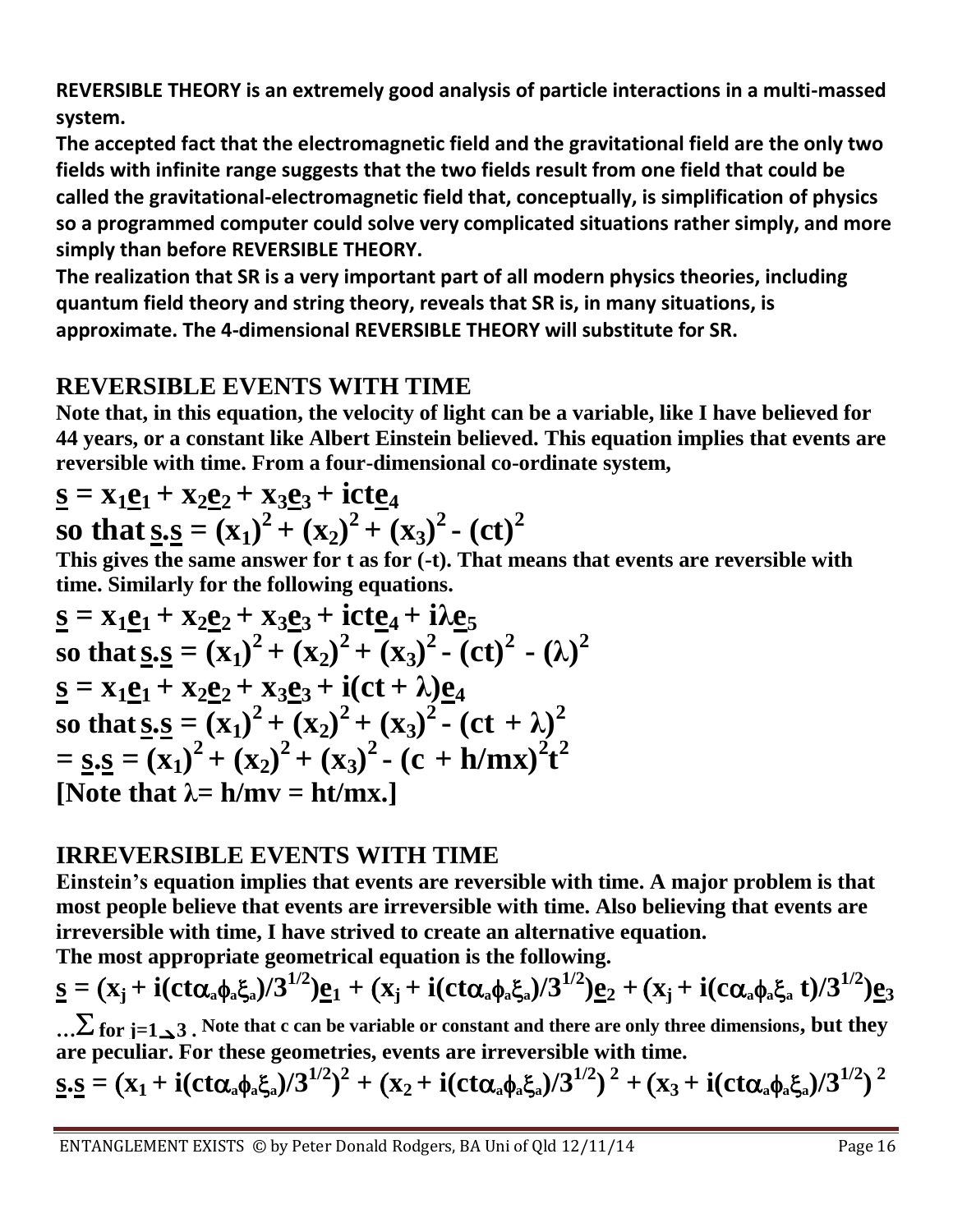$=(x_1)^2 + (x_2)^2 + (x_3)^2 + 2(x_1 + x_2 + x_3)i(ct\alpha_a\phi_a\xi_a)/3^{1/2}$  -  $(ct\alpha_a\phi_a\xi_a)^2$ . **This gives different answers for t and for (-t). That means that events are irreversible with time. The UNIVERSAL CONSERVATION EQUATION FOR IRREVERSIBLE EVENTS WITH TIME will be different from the previous UNIVERSAL CONSERVATION EQUATION.**

## **MAXWELL-RODGERS EQUATIONS**

**.**

**Maxwell's Equations are not fully correct for many reasons. Appropriate mathematics would explain why attractive interactions become repulsive, and why repulsive interactions become attractive, at short radii if (δta) and (δra) are modified. Light-rays are bent by gravity, but light-rays are also bent by a charge. Below, I unify Coulomb and gravitational interactions by introducing variable permittivity εab. I improve Schwarzschild's equations for (δta) and (δra) so they produce reversals in effects of gravity and charge interactions at very short distances.** 

**By modifying Maxwell's Equations and adding four equations, I suggest the eight new MAXWELL-RODGERS Equations IVIII for particle a.**

**EQUATION I:**  $\parallel$ **B**<sub>a</sub> **.**  $\delta$ **A**<sub>ab</sub> = 0. **EQUATION II:**  $\int E_a \cdot \delta A_{ab} = \delta \left\{ Q_a Q_b \epsilon_{ab}^{-1} - (1/4) Q_a^2 Q_b^2 \epsilon_{ab}^{-2} \right\} / \delta Q_b$  $= \delta \{ (Q_a Q_b \epsilon_0^{-1} - 4\pi G M_a M_b) - (1/4) (Q_a Q_b \epsilon_0^{-1} - 4\pi G M_a M_b)^2) \}/ \delta Q_b.$ **EQUATION III:**  $\int \mathbf{B}_i \cdot \delta \mathbf{l}_{ij} = \mu (\mathbf{I}_a + \varepsilon \delta \mathbf{\Phi}_{Ea} \delta \mathbf{t}_a^{-1})$ =  $\mu(I_a + {\epsilon_0}^{-1} - 4\pi GM_aM_bQ_a^{-1}Q_b^{-1} - (1/4)Q_aQ_b{\epsilon_0}^{-2} + {\epsilon_0}^{-1}\pi GM_aM_b - 4\pi^2G^2M_a^2M_b^2Q_a^{-1}Q_b^{-1}\}\delta\Phi_{Ea}\delta t_a^{-1}).$ **EQUATION IV:**  $\int \mathbf{E}_a \cdot \Delta \mathbf{l}_{ab} = - \delta \Phi_{Ba} (\delta \mathbf{t}_b)^{-1}$ . **EXTRA EQUATION V:**  $(\delta t_a)^2 = (\delta t)^2 [1 - Q_a Q_b (4\pi \epsilon_{ab})^{-1} (M_a)^{-1} r_a r_{ab}^{-2} c_a^{-2}]^{-2} = (\delta t)^2 \gamma_a^{-2}$ . **EXTRA EQUATION VI:**  $(\delta r_a)^2 = (\delta r)^2 [1 - Q_a Q_b (4\pi \epsilon_{ab})^{-1} (M_a)^1 r_a r_{ab}^{-2} c_a^{-2}]^2 = (\delta r)^2 \gamma_a^{-2}$ . **EXTRA EQUATION VII:**  $\varepsilon_{ab}^{-1} = (\varepsilon_0^{-1} - 4\pi G \, M_a M_b Q_a^{-1} Q_b^{-1}).$ **EXTRA EQUATION VIII:**  $M_a = \rho_a V_a$  &  $M_b = \rho_b V_b$ **REFINEMENTS TO MAXWELL'S EQUATIONS:**

- **1. apply to a multi-particled system of charged particles.**
- **2. use the centre-of-mass of the entire system as the reference point for distances involved in the equations.**
- **3. include variables μ and ε rather than the constants μ<sup>o</sup> and εo, because it is known that permeability and permittivity are variable.**
- **4. predict a variable velocity-of-light that accords with the photon moving at different velocities, and the velocity-oflight changing during history.**
- **5. include separate equations for each of particle a& particle b.**
- 6. use  $(\delta S_{ab})^2 = \delta S_{ab} \cdot \delta S_{ab} = \delta (S_b S_a) \cdot \delta (S_b S_a)$  &  $(\delta S_{ba})^2 = \delta S_{ba} \cdot \delta S_{ba} = \delta (S_a S_b) \cdot \delta (S_a S_b)$ .
- **7. include the gravitational components as in Schwarzschild's equation to predict gravitational bending of the spacetime continuum.**
- **8. mathematically explain why particles with similar charges attract each other when at very short distances apart.**
- **9. include different times for different charged particles.**
- **10. include the fully correct rab between the particles.**
- **11. mathematically explain why mass, like energy, is variable with charge.**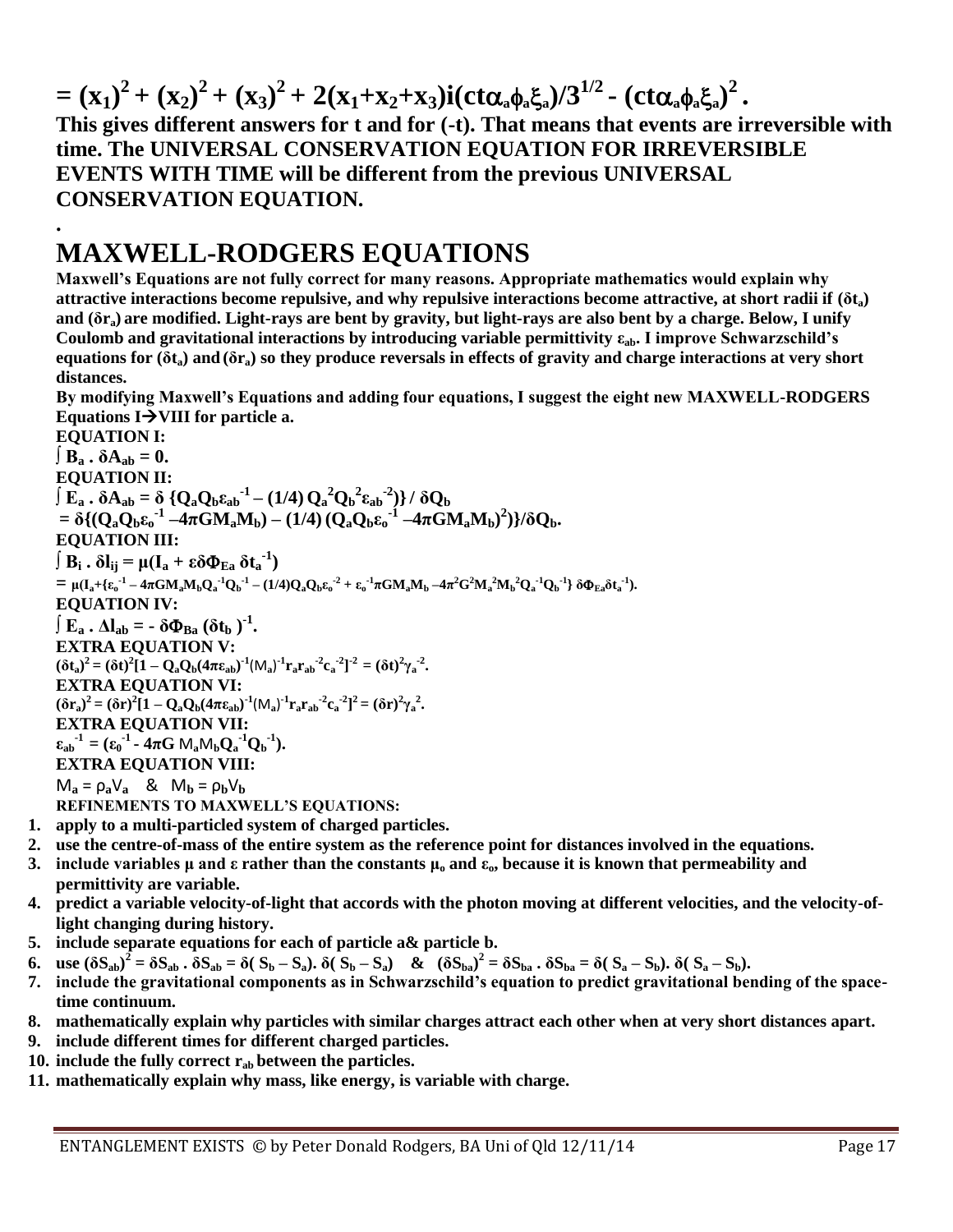**The conservation equations are very significant in physics.**

## **REVERSIBILITY CONSERVATION EQUATION**  $\delta[\Sigma(\mathbf{M}_a\mathbf{S}_a)] = 0.$  $\delta[\sum(\delta(M_{a}S_{a})/((1/\delta x_{a1})+(1/\delta x_{a2})+(1/\delta x_{a3})+(1/\delta(ic_{a}t_{a})))]=0.$  $\delta[\sum(\delta^2(M_{aS_a})/((1/\delta x_{a1})^2+(1/\delta x_{a2})^2+(1/\delta x_{a3})^2+(1/\delta (ic_a t_a))^2))]=0.$ **As I scribbled out my conservation equations, I realised that there is a family of equations with the general equation as below.**  $\delta[(\sum(\delta^z(M_{aS_a})/((1/\delta x_{a1})^z+(1/\delta x_{a2})^z+(1/\delta x_{a3})^z+(1/\delta (ic_a t_a))^z))]=0.$ **[Polar coordinates can be substituted into this equation.]**  $\underline{s} = x_1 \underline{e}_1 + x_2 \underline{e}_2 + x_3 \underline{e}_3 + \text{ict} \underline{e}_4$  so that  $\underline{s} \cdot \underline{s} = s^2 = (x_1)^2 + (x_2)^2 + (x_3)^2 - (\text{ct})^2$ .

 $\overline{\mathbf{s}}^2$  gives the same answer for t as for (-t). That means that events are reversible with time.

## **IRREVERSIBILITY CONSERVATION EQUATION**

$$
(M\underline{s}).(M\underline{s}) = M^{2}[(x_{1} + ict/3^{1/2})^{2} + (x_{2} + ict/3^{1/2})^{2} + (x_{3} + ict/3^{1/2})^{2}]
$$
  
\n
$$
= M^{2}[(x_{1})^{2} + (x_{2})^{2} + (x_{3})^{2} + 2(x_{1}+x_{2}+x_{3})ict/3^{1/2} - c^{2}t^{2}]
$$
  
\n
$$
= M^{2}[(r_{a}(\alpha_{a}^{-1}\phi_{a}^{-1}\xi_{a}^{-1})sin\gamma sin\gamma + ic_{a}t_{a}(\alpha_{a}\phi_{a}\xi_{a})3^{-1/2})^{2}
$$
  
\n
$$
+ (r_{a}(\alpha_{a}^{-1}\phi_{a}^{-1}\xi_{a}^{-1})sin\gamma cos\gamma + ic_{a}t_{a}(\alpha_{a}\phi_{a}\xi_{a})3^{-1/2})^{2}
$$
  
\n
$$
+ (r_{a}(\alpha_{a}^{-1}\phi_{a}^{-1}\xi_{a}^{-1})cos\gamma + ic_{a}t_{a}(\alpha_{a}\phi_{a}\xi_{a})3^{-1/2})^{2}].
$$
  
\n
$$
\delta[(\sum(\delta^{z}(M_{a}\underline{s}_{a})/((1/\delta x_{a1})^{z}+(1/\delta x_{a2})^{z}+(1/\delta x_{a3})^{z}) + (2(x_{1}+x_{2}+x_{3})ict/3^{1/2})^{z/2} + (1/\delta (ic_{a}t_{a}))^{z}))] = 0.
$$

**This gives different answers for t and for (-t). That means that events are irreversible with time. The UNIVERSAL CONSERVATION EQUATION FOR IRREVERSIBLE EVENTS WITH TIME will be different from the previous UNIVERSAL CONSERVATION EQUATION.**

**To simplify the equation further, I re-write it not as mass, but as density by volume. This equation is apt for velocity-of-light that is constant, as Albert Einstein believed, or variable as I believe. Further, this equation is apt whether events are reversible, as Albert Einstein believed, or irreversible, as I believe, with Time.** 

**Note that Z equals any whole number from negative infinity to positive infinity. Density by Volume equals Mass.**

**Everything existing in this universe, including photons, sub-atomic particles, massive suns, and humans, consists of wave-particles of the same formula, and is a manifestation of** 

ENTANGLEMENT EXISTS © by Peter Donald Rodgers, BA Uni of Qld 12/11/14 Page 18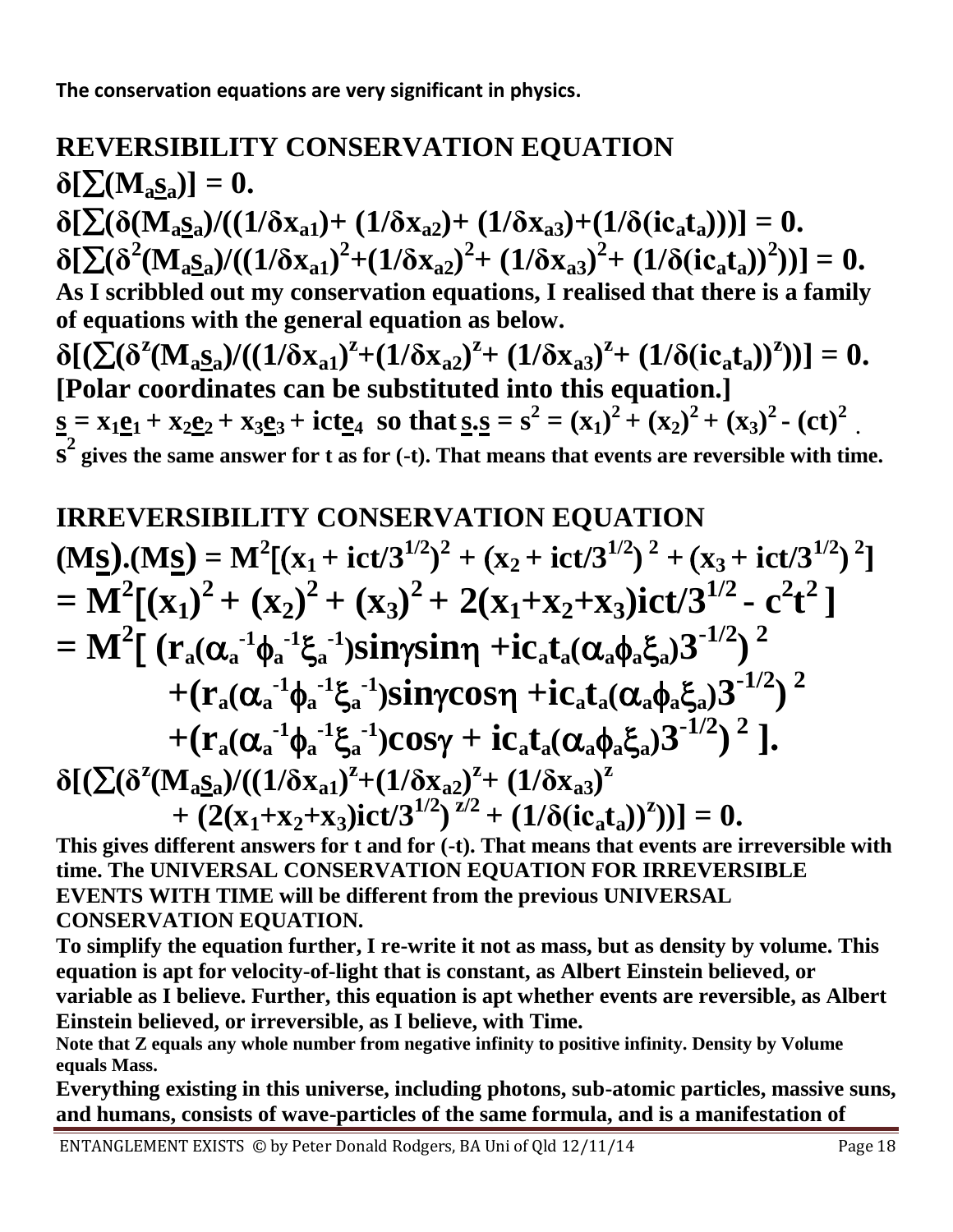**gravitational-electromagnetic waves commonly called light. In theoretical physics, unification of fields has occurred, so this unification is in everything, including humans, as we are part of this psychic universe where all universal particles interact as do the molecules aligning to form a crystal. … Peter Donald Rodgers 2014 Since I first saw the Klein-Gordon Equation, I have been very impressed by it. This equation is a very significant, so I improve the Klein-Gordon Equation in this paper.**

## **ADVANCEMENTS FROM KLEIN-GORDON EQUATION**

**The Klein-Gordon Equation is** 

$$
[(\sum(\delta^2/\delta x_j^2))-(\delta^2/c^2(\delta t)^2)-M^2c^2h^{-2}]\psi=0,
$$

where  $\psi = \sin(x - ct)$ .

**But, from the Klein-Gordon Equation, I created**

 $\Psi = \sin(x - ct - \lambda)$  where  $\lambda = h/mv$ , and

**my Klein-Gordon-Rodgers-Reversibility Equation**

$$
[(\sum(\delta^2/\delta x_j^2)) - (\delta^2/c^2(\delta t)^2) - (\delta^2/(\delta \lambda))^2] \psi = 0.
$$
  
But I represents the Schwarzschild's matrix.

**But I propose changes to the Schwarzschild's metric. Firstly, I suggest these are changes to be included.**

$$
\alpha_a^2 = (1 - (GM_b/r_{ab}) + (Q_a Q_b/4\pi \epsilon_0 M_a r_{ab}))^2;
$$
  
\n
$$
\phi_a^2 = (1 - (3P_a V_a M_a^{-1} c_a^{-2}))^2;
$$
  
\n
$$
\xi_a^2 = (1 - (\lambda_a/c_a t_a))^2 = (1 - (h/(m_a v_a c_a t_a))^2.
$$
  
\nIncluding these, I create the Schwarzschild-Rodgers-Reversibility metric:  
\n
$$
(\delta(s_a))^2 = -(\delta(c_a t_a) \alpha_a \phi_a \xi_a)^2 + (\delta(r_a) \alpha_a^{-1} \phi_a^{-1} \xi_a^{-1})^2 + (\delta(\theta_a) r_a)^2.
$$
  
\nThe Schwarzschild-Rodgers Irreversibility metric is more complicated:  
\n
$$
(\delta(s_a))^2 = \Gamma[\delta(r, (\alpha^{-1} \phi^{-1} \xi^{-1}) \sin \nu \sin \nu + i\gamma t, (\alpha \phi \xi)]^2]^{2}
$$

$$
(\delta(s_a))^2 = \left[ \left[ \delta \left( r_a (\alpha_a^{-1} \phi_a^{-1} \xi_a^{-1}) \sin \gamma \sin \gamma + i c_a t_a (\alpha_a \phi_a \xi_a) 3^{-1/2} \right) \right]^2 + \left[ \delta \left( r_a (\alpha_a^{-1} \phi_a^{-1} \xi_a^{-1}) \sin \gamma \cos \gamma + i c_a t_a (\alpha_a \phi_a \xi_a) 3^{-1/2} \right) \right]^2 + \left[ \delta \left( r_a (\alpha_a^{-1} \phi_a^{-1} \xi_a^{-1}) \cos \gamma + i c_a t_a (\alpha_a \phi_a \xi_a) 3^{-1/2} \right) \right]^2 \right].
$$

**I create my Klein-Gordon-Rodgers-Complex-Reversibility Equation.**  $\psi = sin(-c_a t_a \alpha_a \phi_a \xi_a + r_a \alpha_a^{-1} \phi_a^{-1} \xi_a^{-1} + \theta_a r_a)$  goes into the following.  $\left[-\delta^2/(\delta(c_a t_a)\alpha_a\phi_a\xi_a)^2 + \delta^2/(\delta(r_a)\alpha_a^{-1}\phi_a^{-1}\xi_a^{-1})^2 + \delta^2/(\delta(\theta_a))^2r_a^{-2}\right]\psi = 0.$ **A major problem is that the equations above, like Albert Einstein's relativity equations, are for situations where REVERSIBILITY of events with time exists. Reversibility never**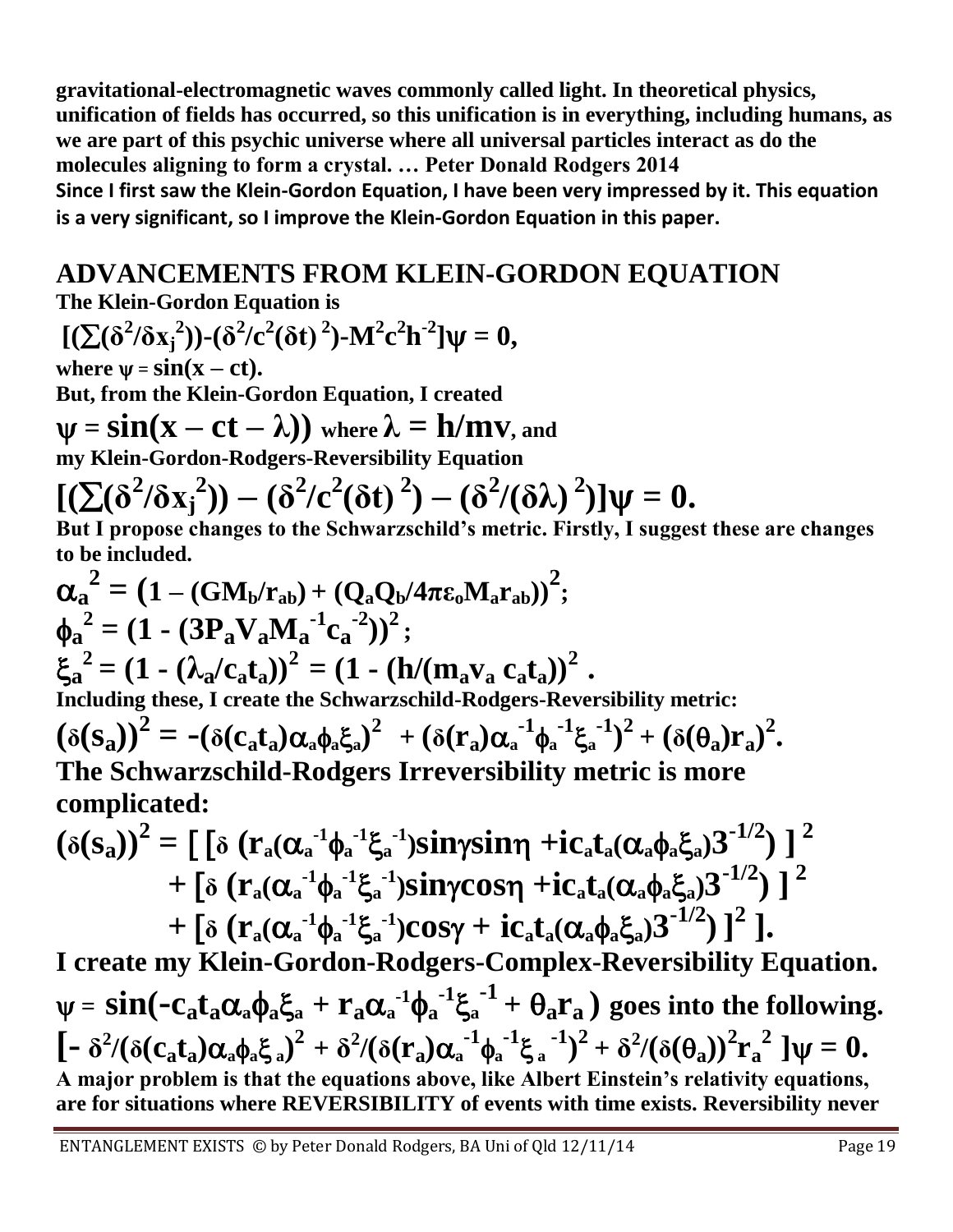**seems to exist. Like most people, I believe that IRREVERSIBILITY of events with time is what actually exists. Further, the Schwarzschild's metric reveals that polar coordinates are most appropriate to use.**

$$
\psi = \left[ \begin{array}{cc} (\sin(r_a(\alpha_a^{-1}\phi_a^{-1}\xi_a^{-1})sin\gamma sin\gamma + ic_a t_a(\alpha_a\phi_a\xi_a)3^{-1/2}) ) e_1 \\ + (\sin(r_a(\alpha_a^{-1}\phi_a^{-1}\xi_a^{-1})sin\gamma cos\eta + ic_a t_a(\alpha_a\phi_a\xi_a)3^{-1/2}) ) e_2 \\ + (\sin(r_a(\alpha_a^{-1}\phi_a^{-1}\xi_a^{-1})cos\gamma + ic_a t_a(\alpha_a\phi_a\xi_a)3^{-1/2}) ) e_3 \end{array} \right].
$$

But, because it does not contain vectors, I suggest that  $\psi^2$  is easier to use than  $\psi.$  $\psi^2 = \int (\sin^2(r_a(\alpha_a^{-1} \phi_a^{-1} \xi_a^{-1}) \sin \gamma \sin \eta + i c_a t_a(\alpha_a \phi_a \xi_a) 3^{-1/2}))$  $+ (sin^2(r_a(\alpha_a^{-1} \phi_a^{-1} \xi_a^{-1})sin\gamma cos\eta + ic_a t_a(\alpha_a \phi_a \xi_a)3^{-1/2}))$  $+(\sin^2(\mathbf{r}_a(\alpha_a^{-1}\phi_a^{-1}\xi_a^{-1})\cos\gamma + i\mathbf{c}_a\mathbf{t}_a(\alpha_a\phi_a\xi_a)\mathbf{3}^{-1/2}))$  ]. But  $[\sin^2(x) = (1/2)(1-\cos(2x))]$  simplifies  $\psi^2$  mathematics. **RODGERS COMPLEX IRREVERSIBILITY EQUATION:**  $\Psi^2 = \left[ ((1/2)(1-\cos(2(r_a(\alpha_a^{-1} \phi_a^{-1} \xi_a^{-1}) \sin \gamma \sin \eta + i c_a t_a(\alpha_a \phi_a \xi_a) 3^{-1/2})) \right]$  $+((1/2)(1-\cos(2(r_{a}(\alpha_{a}^{-1}\phi_{a}^{-1}\xi_{a}^{-1})\sin\gamma\cos\eta + ic_{a}t_{a}(\alpha_{a}\phi_{a}\xi_{a})3^{-1/2}))$  $+((1/2)(1-\cos(2(r_{a}(\alpha_{a}^{-1}\phi_{a}^{-1}\xi_{a}^{-1})\cos\gamma+i\mathbf{c}_{a}\mathbf{t}_{a}(\alpha_{a}\phi_{a}\xi_{a})3^{-1/2}))$ ].  $\left[\delta^2/\left(\delta(r_a sin \gamma sin \gamma (\alpha_a^{-1} \phi_a^{-1} \xi_a^{-1}))^2 + \delta^2/\left(\delta(r_a sin \gamma cos \gamma (\alpha_a^{-1} \phi_a^{-1} \xi_a^{-1}))^2\right)\right]$  $+\,\delta^2\!/\,(\delta(r_{\rm a} {\rm cos}\gamma(\alpha_{\rm a}^{-1}\phi_{\rm a}^{-1}\xi_{\rm a}^{-1}))^2\!+\!\delta^2\!/\,(\delta(c_{\rm a} t_{\rm a}(\alpha_{\rm a}\phi_{\rm a}\xi_{\rm a})3^{-1/2}))^2\,](\psi^2)$  $= 2cos(2(r_a(α_a^{-1}φ_a^{-1}ξ_a^{-1})sinγsinη + ic_a t_a(α_aφ_aξ_a)3^{-1/2})$  $+ 2cos(2(r_a(\alpha_a^{-1}\phi_a^{-1}\xi_a^{-1}))sin\gamma cos\eta + ic_a t_a(\alpha_a\phi_a\xi_a)3^{-1/2})$  $+2\cos(2(r_a(\alpha_a^{-1}\phi_a^{-1}\xi_a^{-1})\cos\gamma + i c_a t_a(\alpha_a\phi_a\xi_a)3^{-1/2})$  $-(1/6)\cos(2(r_a(\alpha_a^{-1}\phi_a^{-1}\xi_a^{-1})\sin\gamma\sin\eta + i c_a t_a(\alpha_a\phi_a\xi_a)3^{-1/2})$  $-(1/6)\cos(2(r_a(\alpha_a^{-1}\phi_a^{-1}\xi_a^{-1})\sin\gamma\cos\eta + i c_a t_a(\alpha_a\phi_a\xi_a)3^{-1/2})$  $-(1/6)\cos(2(r_a(\alpha_a^{-1}\phi_a^{-1}\xi_a^{-1})\cos\gamma + ic_a t_a(\alpha_a\phi_a\xi_a)3^{-1/2})$  $= (7/3)\psi^2 - (7/2).$ 



ENTANGLEMENT EXISTS © by Peter Donald Rodgers, BA Uni of Qld 12/11/14 Page 20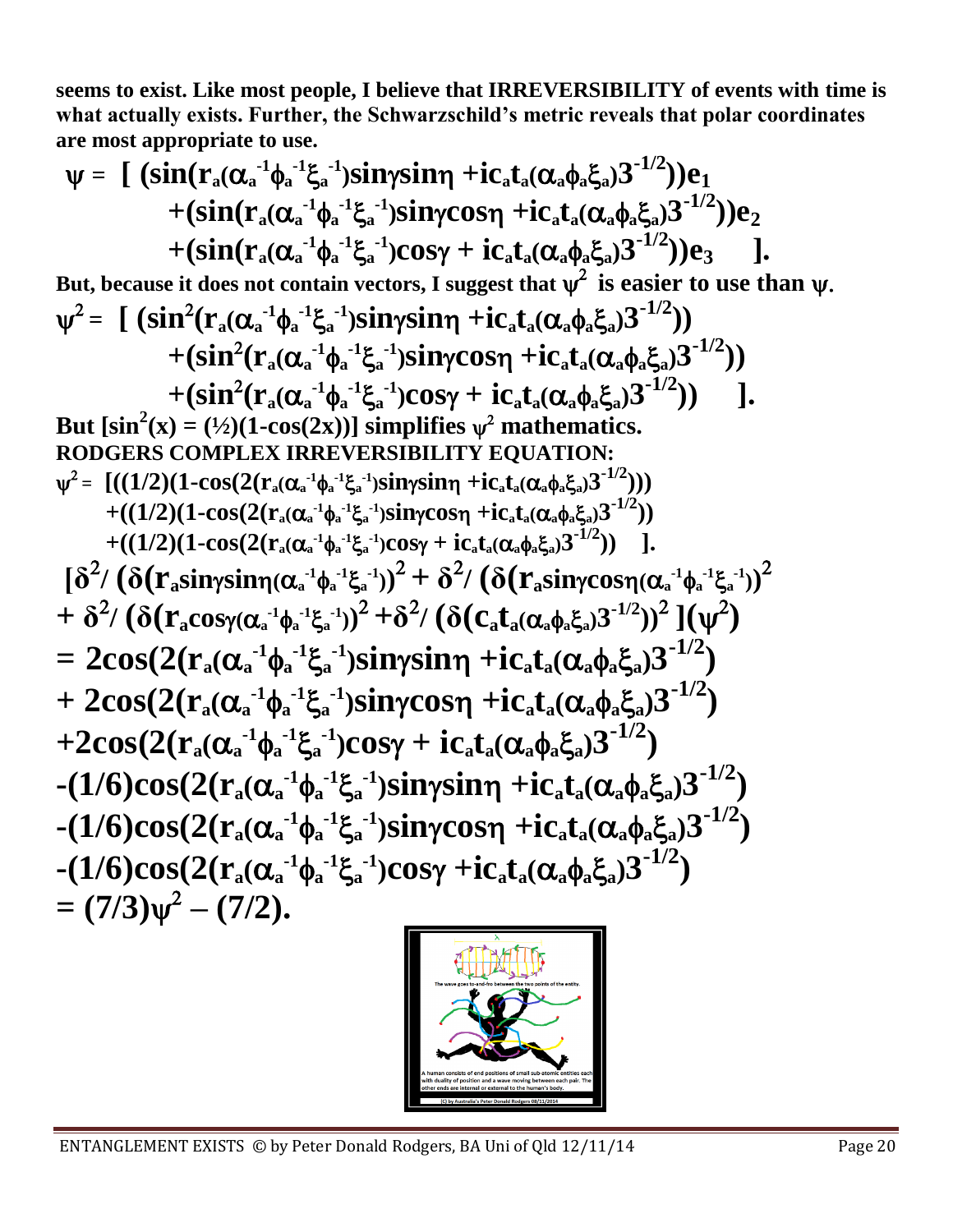## **ENTANGLEMENT EXISTS**

**The macroscopic formula seems to be Ms while the microscopic formula seems to be sin(s). The Klein-Gordon Equation seems far from correct because of the vectors that are ignored in its formulation, and because the Klein-Gordon Equation is for a universe of reversible events with time, while the universe consists of irreversible events with time. I attempted to find the solution by thinking about the limit of (sinD)/D = 1 as D goes to zero. I could not find a solution for A until I suddenly tried the Entanglement concept. I discovered that Limit sin**( $(M_Bs_B - M_As_A)^2$ )/( $(M_Bs_B - M_As_A)^2$ ) = 1,  $\mathbf{a} \mathbf{s} \left( (\mathbf{M}_{\mathbf{B}} \mathbf{s}_{\mathbf{B}} - \mathbf{M}_{\mathbf{A}} \mathbf{s}_{\mathbf{A}})^2)$  goes to zero. **Consequently, the microscopic formula should be using**   $\sin((M_B s_B - M_A s_A)^2)$ . **And the macroscopic formula should be using**   $((M_B s_B - M_A s_A)^2).$ **In simple coordinates, approximately,**  $(M_B s_B - M_A s_A)^2$  $=$   $[$   $(M_Bx_{B1} + M_Bict/3^{1/2} - M_Ax_{A1} - M_Aict/3^{1/2})^2$  $+$   $({\bf M_Bx_{B2}} + {\bf M_Bict/3}^{1/2} - {\bf M_Ax_{A2}} - {\bf M_Aict/3}^{1/2})^2$  $+ (M_Bx_{B3} + M_Bict/3^{1/2} - M_Ax_{A3} - M_Aict/3^{1/2})^2$ **In polar coordinates,**

 $(\mathbf{M}_{\mathbf{B}}\mathbf{S}_{\mathbf{B}} - \mathbf{M}_{\mathbf{A}}\mathbf{S}_{\mathbf{A}})^2$  $= [(M_B~r_B(\alpha_B^{-1} \phi_B^{-1} \xi_B^{-1})sin\gamma sin\eta + M_Bic_Bt_B(\alpha_B \phi_B \xi_B) 3^{-1/2}]$  $-M_A r_A (\alpha_A^{-1} \phi_A^{-1} \xi_A^{-1}) sin\gamma sin\eta + M_A ic_A t_A (\alpha_A \phi_A \xi_A) 3^{-1/2})^2$ + (M<sub>B</sub> r<sub>B</sub>( $\alpha_B$ <sup>-1</sup>φ<sub>B</sub><sup>-1</sup>ξ<sub>B</sub><sup>-1</sup>)sinγcosη + M<sub>B</sub>ic<sub>B</sub>t<sub>B</sub>( $\alpha_B$ φ<sub>B</sub>ξ<sub>B</sub>)3<sup>-1/2</sup>  $-M_A r_A (\alpha_A^{-1} \phi_A^{-1} \xi_A^{-1}) sin \gamma cos \eta + M_A ic_A t_A (\alpha_A \phi_A \xi_A) 3^{-1/2})^2$ + (M<sub>B</sub> r<sub>B</sub>( $\alpha_B$ <sup>-1</sup>φ<sub>B</sub><sup>-1</sup>ξ<sub>B</sub><sup>-1</sup>)cosγ + M<sub>B</sub>ic<sub>B</sub>t<sub>B</sub>( $\alpha_B$ φ<sub>B</sub>ξ<sub>B</sub>)3<sup>-1/2</sup>  $-\mathbf{M}_{\mathrm{A}}\mathbf{r}_{\mathrm{A}}(\alpha_{\mathrm{A}}^{-1}\phi_{\mathrm{A}}^{-1}\xi_{\mathrm{A}}^{-1})\mathrm{Cos}\gamma+\mathbf{M}_{\mathrm{A}}\mathrm{i}\mathrm{c}_{\mathrm{A}}\mathbf{t}_{\mathrm{A}}(\alpha_{\mathrm{A}}\phi_{\mathrm{A}}\xi_{\mathrm{A}})\mathbf{3}^{-1/2})^{2}]$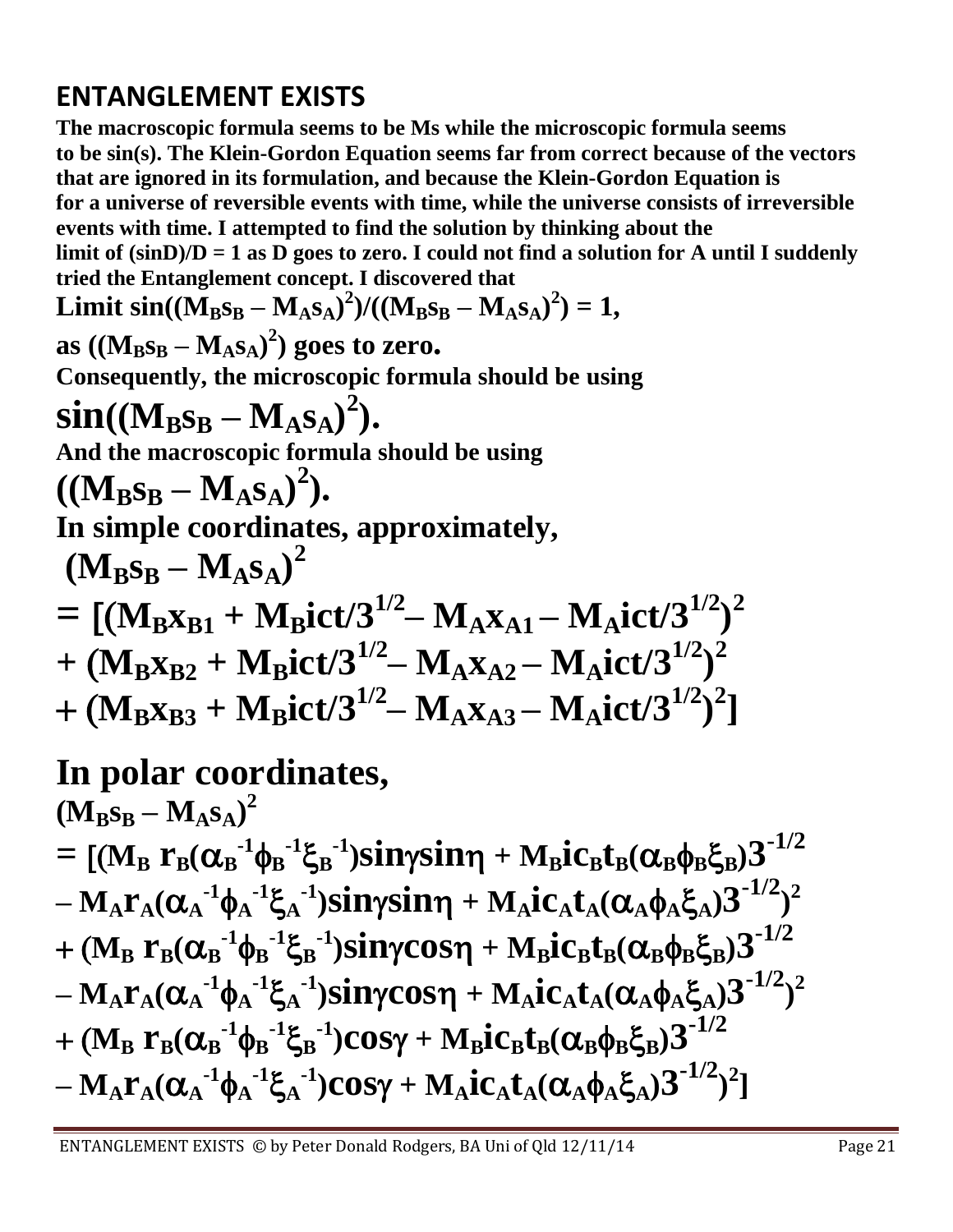## **RELATIVISTIC VOLUME**

**When I was sixteen, I wanted to know what the equation for relativistic volume is. Unfortunately, I blamed my hardworking, intelligent teacher of ignorance when he did not know the answer. The truth is that it is a very difficult question to answer. During my life, I have struggled with, and scribbled out ideas and answers for this problem several times. In the past, I have considered only the situation of reversible events with time mathematics. On this occasion, I also consider the situation of irreversible events with time mathematics. The mathematics that I now give for reversibility of events with time is equivalent to what I scribbled out about forty years ago.**

# **REVERSIBILITY-OF-EVENTS-WITH-TIME VOLUME EQUATION**

**In Calculus, the volume of a region D in R3 is given by a triple integral of the constant function f(x,y,z) = 1 and, for the 4-dimensional situation of Special Relativity, is usually written as** 

# $\iint (1)\delta x \delta y \delta z$ . Volume = V = xyz.

## **IRREVERSIBILITY-OF-EVENTS-WITH-TIME VOLUME EQUATION For the 3-dimensional situation of my irreversibility geometry, the volume can be written as**

 $\int \int \int (1)\delta(x+3^{-1/2})dx$  **i**  $\delta(y+3^{-1/2})dx$  **i**  $\delta(z+3^{-1/2})dx$  **. More thoroughly in polar coordinates, the volume is:** *f J* **(i)**  $(\delta(\mathbf{r}_{\mathbf{a}})(\alpha_{\mathbf{a}}^{-1}\phi_{\mathbf{a}}^{-1}\xi_{\mathbf{a}}^{-1})\sin\gamma\sin\eta+3^{-1/2}i\delta(\text{ct})(\alpha_{\mathbf{a}}\phi_{\mathbf{a}}\xi_{\mathbf{a}}))$  $(\delta(r_a)(\alpha_a^{-1}\phi_a^{-1}\xi_a^{-1})sin\gamma cos\eta+3^{-1/2}i\delta(ct)(\alpha_a\phi_a\xi_a))$  $(\delta(r_a)(\alpha_a^{-1}\phi_a^{-1}\xi_a^{-1})cos\gamma+3^{-1/2}i\delta(ct)(\alpha_a\phi_a\xi_a))$ .

**If irreversibility of events with time, this could provide cosmologists with a useful equation for deciding whether expansion or shrinking of the universe is accelerating.**

## **NAVIER-STOKES EQUATION The general UNIVERSAL CONSERVATION EQUATION FOR REVERSIBLE EVENTS WITH TIME gives the conservation of momentum and energy equations presently used by physicists. The Navier-**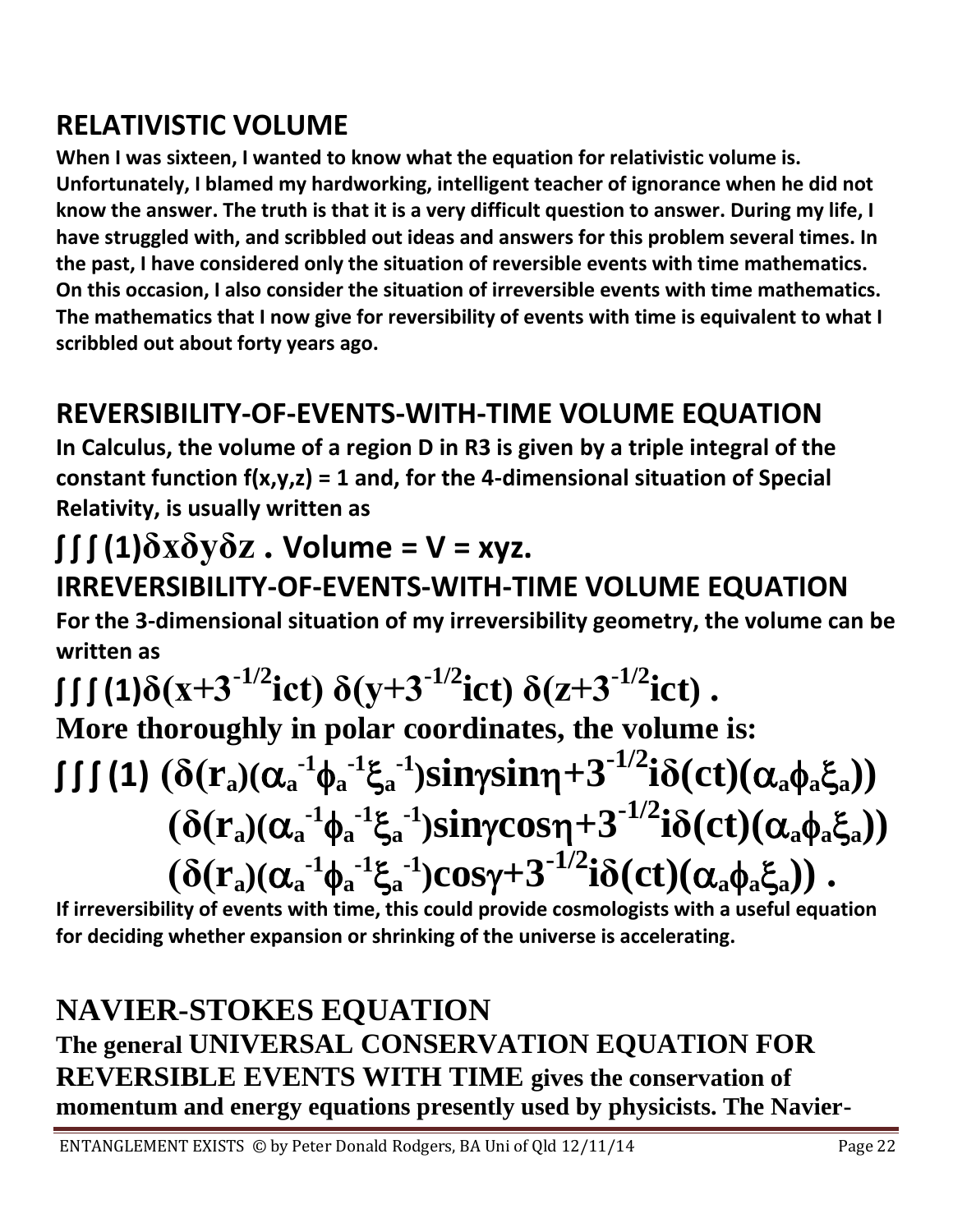**Stokes Equation of Fluid Dynamics comes from the current conservation equations. Therefore, the Navier-Stokes Equation may be derived from the general UNIVERSAL CONSERVATION EQUATION. The NAVIER-STOKES EQUATION: the sum of the gravitational force, the pressure force, and the viscous force is equal to the mass by acceleration. When simplified for a similar situation, the general UNIVERSAL CONSERVATION EQUATION, whether the equation for reversible or the equation for irreversible events with time, leads to mathematics of the gravitational force, the pressure force, a wave force, a Coulomb force, and a mass by acceleration force. Some of these forces are added to be the viscous force. For further in-depth mathematical analysis of the fluid dynamical system, I can apply any member of the family of this general equation.**

# **CONCLUSION**

**Over the course of eons, humans have advanced step by step. Here, I hope to have contributed a small piece toward our scientific goals; this small improvement vision which spans, by way of specific mathematics, across many areas which are not so distantly related as people have believed. The few equations offered here may yet aid in our more complete understanding of a proper unified field theory, a more full understanding of fluid dynamics, of geometry itself, of black holes and super-massive objects, of time, and of the conservation laws. Now, physicists might be better equipped to decide whether the volume of our universe is expanding or shrinking. My three major equations in this paper are these:**

**I expanded upon the famous Schwarzschild's Equation for the bending of a light-ray passing our Sun.**

**From that equation, and current conservation equations, I created UNIVERSAL CONSERVATION EQUATION FOR REVERSIBLE EVENTS WITH TIME. After that, I discussed the possibility of irreversible events with time due to my alternative equation. If correct, irreversibility means that the UNIVERSAL CONSERVATION EQUATION would be modified. The most major breakthrough in this paper is my mathematical explanation of how macroscopic and microscopic formulae come from ENTANGLEMENT.**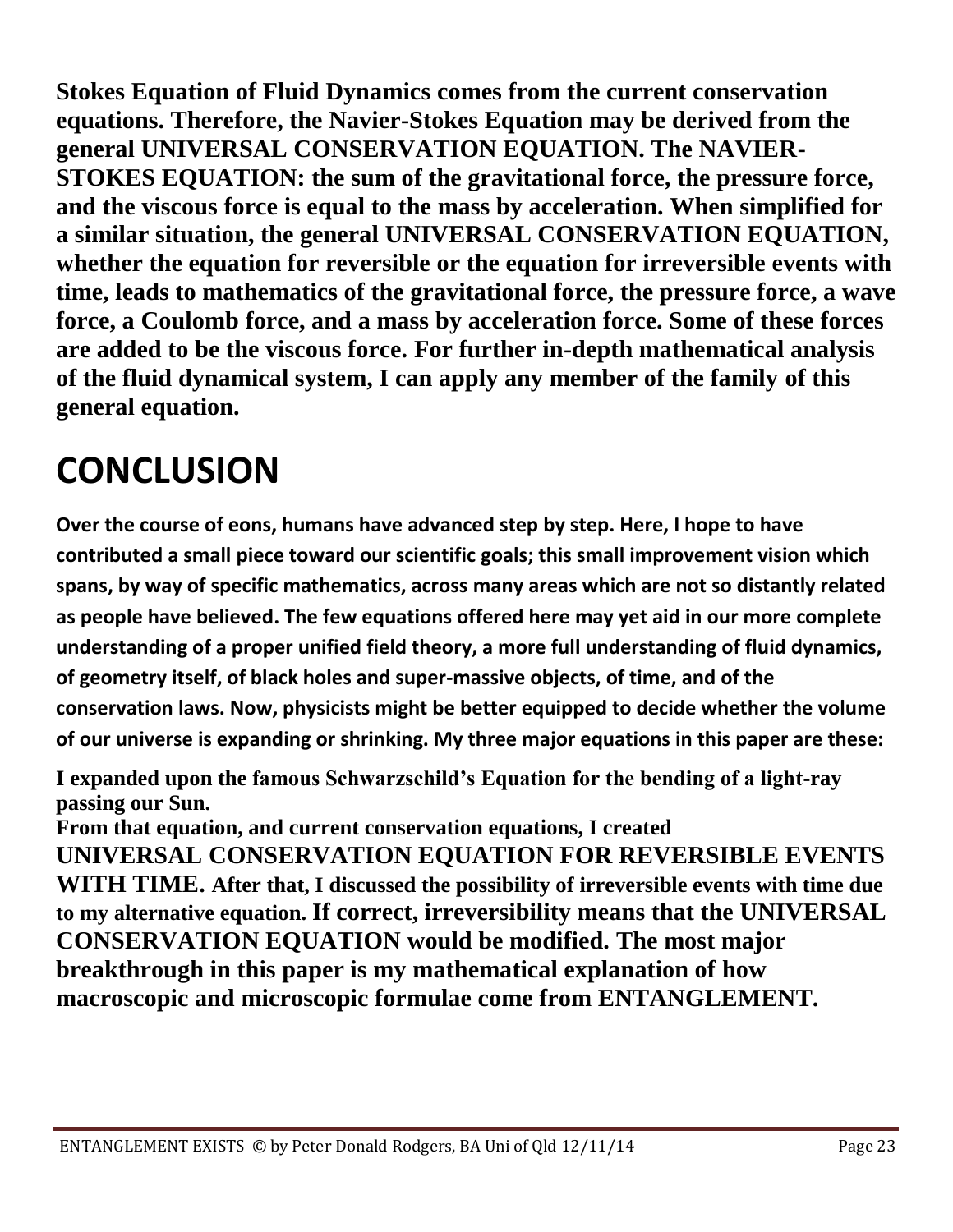#### **PROGRESSION OF PAPERS BY PETER DONALD RODGERS:**

- **1. 'Beyond Albert Einstein's Relativity: UFT Physics', 2008 & revised 2011.**
- **2. 'Einstein Wrong: UFT Physics'', 2013.**
- **3. 'Could Albert Einstein's Special Relativity Be Correct?', 15th June 2014, in Mind Magazine,**
- **4. 'Do Stephen Hawking's Black Holes Exist?', 13th July 2014, in Mind Magazine,**
- **5. 'No Hawking's Black Hole', 19th July 2014, in Mind Magazine,**
- **6. 'Relativity Black Hole Truth', 29th July 2014, in Mind Magazine.**
- **7. 'Navier-Stokes Physics', 2nd August 2014, in Mind Magazine.**
- **8. 'NAVIER-STOKES EQUATION', 4th August 2014, in Mind Magazine.**
- **9. 'WHY NAVIER-STOKES EQUATION', 7th August 2014**
- **10. 'RELATIVITY TO NAVIER-STOKES EQUATION', 26th September 2014.**
- **11. 'RELATIVITY TO IRREVERSIBILITY '. 28th October 2014.**
- **12. 'ENTANGLEMENT EXISTS', 12th November 2014.**

**… Thanks to Richard Lawrence Norman for publishing paper 1 to paper 12 as I developed my ideas towards those in ENTANGLEMENT EXISTS. Further, Richard helped me by suggesting improvements to my language used in this paper. [www.mindmagazine.net/#!peter-donald-rodgers-the-new-relativity/cuxb/](http://www.mindmagazine.net/#!peter-donald-rodgers-the-new-relativity/cuxb/)**

**… Thanks to Australia's Dr Jason Betts, of World Genius Directory, for assessing** 

**my intelligence and often encouraging me to use my intelligence. [www.psiq.org](http://www.psiq.org/)**

**… Thanks to Terry Yates, old boy of my school for discussing mathematics with me, years ago.**

**… Thanks to poet Anja Jaenicke for years of encouragement for my creativity and laughter.**

|                                                                               | $P = pressure$                                                       |
|-------------------------------------------------------------------------------|----------------------------------------------------------------------|
|                                                                               | $Q_a$ = charge on wave-particle a                                    |
| <b>DEFINITIONS</b>                                                            | $Q_b$ = charge on wave-particle b                                    |
| $\Sigma$ = summation of                                                       | $r_a$ = radial distance from the c-of-m of wave-particle             |
| $c = velocity-of-light in a vacuum$                                           | a to c-of-m of the whole system                                      |
| $c_a$ = velocity-of-light at centre-of-mass of particle a                     | $r_{ab}$ = radial distance from the c-of-m of wave-particle          |
| relative to centre-of-mass of the entire system                               | a to c-of-m of wave-particle b                                       |
| $c_{\rm ao}$ = velocity-of-light at centre-of-mass of particle i <sub>0</sub> | $r_{\text{ao}}$ = initial radial distance from the c-of-m of wave-   |
| relative to centre-of-mass of the entire system                               | particle a to c-of-m of the whole system                             |
| $E = energy of wave-particle$                                                 | $t_a$ = time relative to an observer at the c-of-m of the            |
| $G =$ gravitational constant                                                  | whole system                                                         |
| $h = Planck's constant$                                                       | $t_{\text{ao}}$ = initial time relative to an observer at the c-of-m |
| $M =$ mass of wave-particle relative in observer it to                        | of the whole system                                                  |
| the c-of-m of the whole system                                                | $v =$ velocity of wave-particle relative to an observer at           |
| $M_a$ = mass of wave-particle a relative in observer it to                    | the c-of-m of the whole system                                       |
| the c-of-m of the whole system                                                | $V = volume$                                                         |
| $M_{ao}$ = mass of wave-particle io relative in observer it                   | $v_a$ = velocity of wave-particle a relative to in observer          |
| to the c-of-m of the whole system                                             | at the c-of-m of the whole system                                    |
| $M_0$ = mass of wave-particle o relative in observer it to                    | $v_{ao}$ = velocity of wave-particle $a_o$ relative to an            |
| the c-of-m of the whole system                                                | observer at the c-of-m of the whole system                           |
| $N =$ number of atoms                                                         | $V_{Ma}$ = volume of mass a                                          |
| $n_a$ = orbital of a                                                          | $V_{Mao}$ = volume of mass a                                         |
| $n_b$ = orbital of b                                                          |                                                                      |
|                                                                               |                                                                      |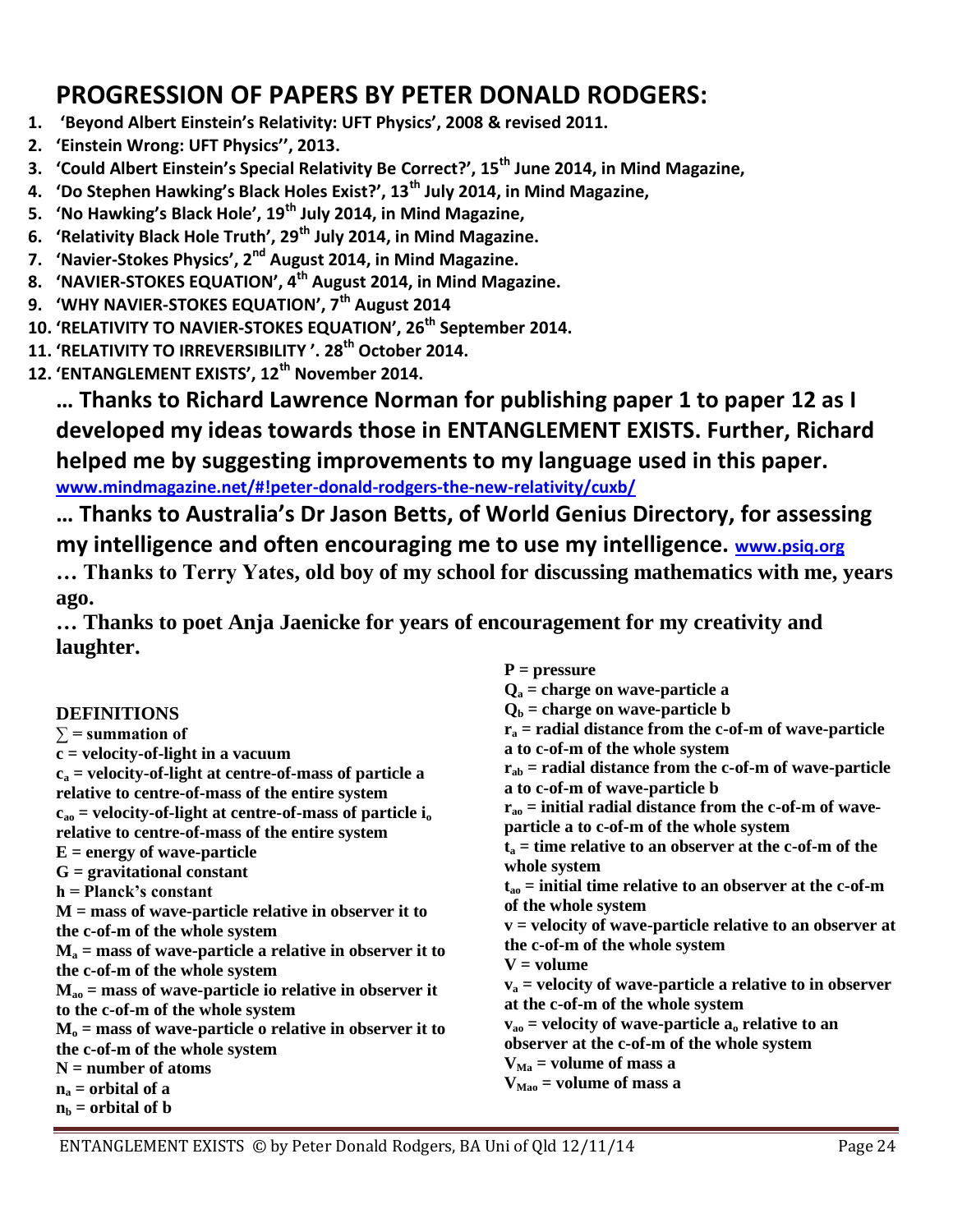**vrms = velocity of atoms relative to an observer at the c-of-m of the whole system VTa= total volume VTao= total volume x<sup>a</sup> = position in x-direction of a**  $x<sub>b</sub>$  = position in x-direction of b **γ<sup>a</sup> = simplificition of gravitational effects on a**  $\gamma_b$  = simplificition of gravitational effects on **b δ = change of ε<sup>0</sup> = electrical permittivity in a vacuum θ<sup>a</sup> = angle moved in θ direction a θ<sup>b</sup> = angle moved in θ direction b**  $\lambda$ <sup>a</sup> = wavelength of wave-particle a  $\lambda$ **b** = wavelength of wave-particle b **μ0= magnetic permeability**  $\Pi = \pi$ **i**  $\Omega$ <sub>a</sub> = angle moved in Ψ direction a  $\Omega_b$  = angle moved in Ψ direction b

#### **REFERENCES:**

**‗A Physical theory based solely on the first postulate of relativity' by J.P. Hsu, Leonardo Hsu, Physics Department, University of Massachusetts, North Dartmouth MA 02747, and Physics Department, Harvard University, Cambridge, MA 02138, respectively. Physics Letters A 196 (1994) 1-6.**

**‗An Analysis of the Values of the Speed of Light to Determine Appropriate Data to Test the Setterfield Hypothesis' by Alan Montgomery, at the Pittsburgh Third International Conference on Creationism, Summer 1994. ‗An Introduction to the Kinetic Theory' by Sir James Jeans, Cambridge, 1940.**

**‗Beyond Albert Einstein's Relativity: UFT Physics' by Peter Donald Rodgers, BA Double Major Mathematics, University of Queensland, Australia: 2011.** 

**‗Could Albert Einstein's Special Relativity Be Correct' by Peter Donald Rodgers, BA Double Major Mathematics,** 

**University of Queensland, Australia, in Mind Magazine (science & psychology section): 2014. FREE [www.mindmagazine.net/#!peter-donald-rodgers-the-new-relativity/cuxb](http://www.mindmagazine.net/#!peter-donald-rodgers-the-new-relativity/cuxb)**

**‗Do Stephen Hawking's Black Holes Exist?' by Peter Donald Rodgers, BA Double Major Mathematics, University of Queensland, Australia, in Mind Magazine (science & psychology section): 2014. FREE** 

**[www.mindmagazine.net/#!peter-donald-rodgers-the-new-relativity/cuxb](http://www.mindmagazine.net/#!peter-donald-rodgers-the-new-relativity/cuxb)**

**‗Einstein Wrong: UFT Physics' by Peter Donald Rodgers, BA Double Major Mathematics, University of Queensland, Australia: 2013.** 

**‗Elementary Statistical Mechanics' by G.A.P Wyllie, Hutchinson Uni Lib, 1970.**

**‗Gases, Liquids and Solids' by D. Tabor; Penguin, 1969.**

**‗Gravitational Curvature' by Theodore Frankel; W. H. Freeman & Co., 1979.** 

**‗Is The Velocity of Light Constant in Time?' in Galilean Electrodynamics, Vol. 4, no. 5, Sept/Oct 1993, by Alan Montgomery, Mathematician, 218 McCurdy Drive, Kanata, Ontario K2L 2L6 Canada, and Lambert Dolphin, Physicist, 1103 Pomeroy Avenue, Santa Clara, CA 95051.**

**‗Kinetic Processes in Gases and Plasmas' by A.R.Hochstim; Wiley Toppan.**

**‗No Hawking's Black Hole' by Peter Donald Rodgers, B.A. Double Major Mathematics, University of Queensland, Australia, in Mind Magazine (science & psychology section): 2014. FREE [www.mindmagazine.net/#!peter](http://www.mindmagazine.net/#!peter-donald-rodgers-the-new-relativity/cuxb)[donald-rodgers-the-new-relativity/cuxb](http://www.mindmagazine.net/#!peter-donald-rodgers-the-new-relativity/cuxb)**

**‗Navier-Stokes Physics' by Peter Donald Rodgers, B.A. Double Major Mathematics, University of Queensland, Australia, in Mind Magazine (science & psychology section): 2014. FREE [www.mindmagazine.net/#!peter](http://www.mindmagazine.net/#!peter-donald-rodgers-the-new-relativity/cuxb)[donald-rodgers-the-new-relativity/cuxb](http://www.mindmagazine.net/#!peter-donald-rodgers-the-new-relativity/cuxb)**

**‗Navier-Stokes Equation' by Peter Donald Rodgers, B.A. Double Major Mathematics, University of Queensland, Australia, in Mind Magazine (science & psychology section): 2014. FREE [www.mindmagazine.net/#!peter](http://www.mindmagazine.net/#!peter-donald-rodgers-the-new-relativity/cuxb)[donald-rodgers-the-new-relativity/cuxb](http://www.mindmagazine.net/#!peter-donald-rodgers-the-new-relativity/cuxb)**

**‗On the Variation of Vacuum Permittivity in Friedmann Universes' by William Q. Sumner mailto:wsumner@cerf.net , Box 588, Kittitas, WA 98934; The Astrophysical Journal, 429: 429-491, 1994 July 10; Received 1993 March 31: accepted 1994 January 14.**

**‗Physical Constants and Evolution of the Universe', by V.S. Troitskii, Radiophysical Research Institute, Gorky, USSR, in Astrophysics and Space Science 139 (1987) 389-411.**

**‗Physics' by Robert Resnick and David Halliday; Wiley Toppan.** 

**‗Quantum Vacuum Fluctuations: A New Rosetta Stone of Physics?': Everything for Nothing; The Energetic Vacuum: Implications For Energy Research; Polarizable-Vacuum (PV) representation of general relativity (PDF);**